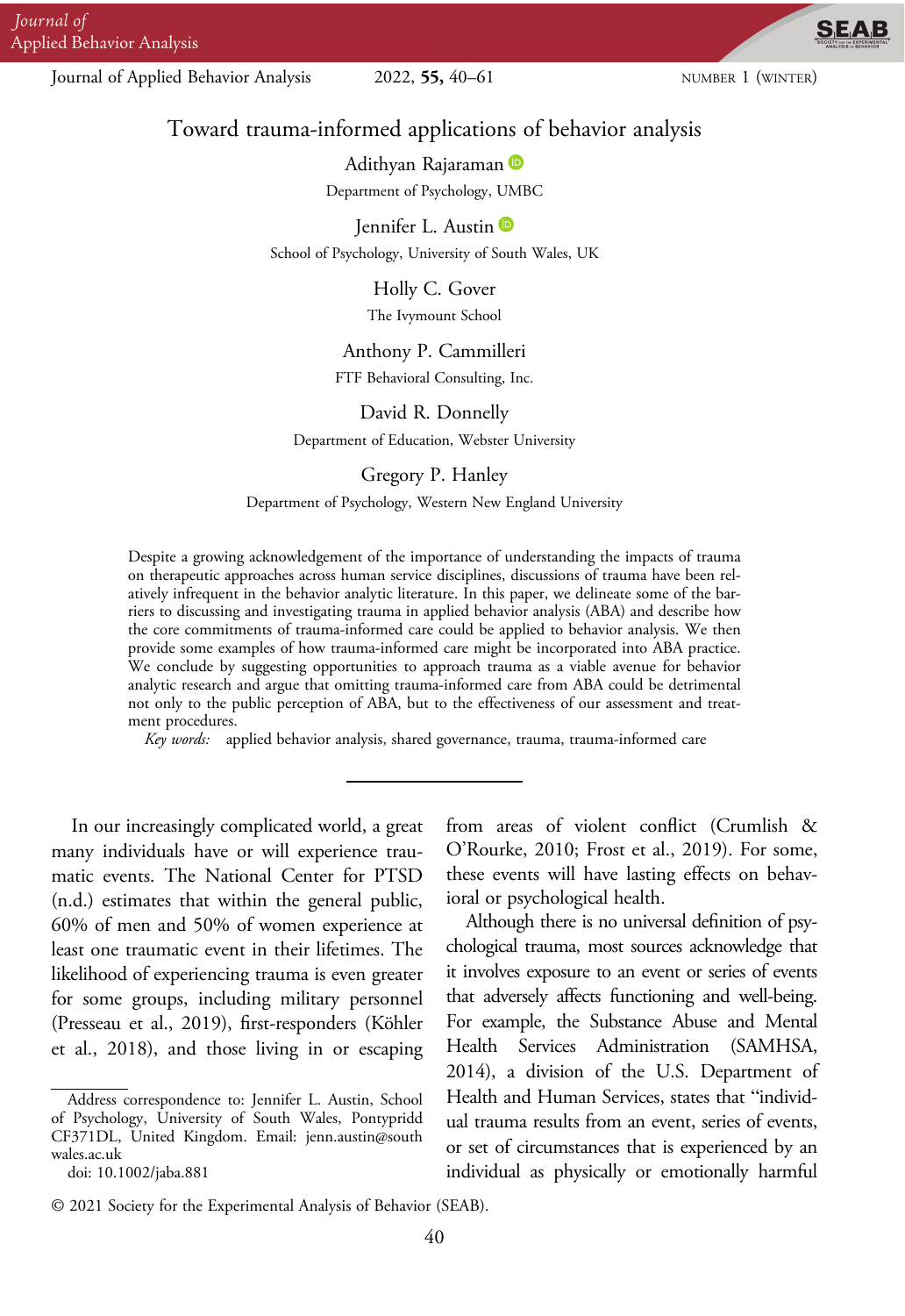or life threatening, and that has lasting adverse effects on the individual's functioning and mental, physical, social, emotional or spiritual well-being" (p. 7). The American Psychological Association (n.d.) offers a more succinct definition, stating that trauma is "an emotional response to a terrible event like an accident, rape, or natural disaster."

Trauma can occur at any point in the lifespan. However, adverse childhood experiences (ACEs; Felitti et al., 1998) have featured prominently in understanding short- and long-term difficulties associated with trauma (Angelakis et al., 2020; Hughes et al., 2017; Kajeepeta et al., 2015). These events include abuse and neglect, as well as exposure to domestic violence, substance abuse by a primary caregiver, or divorce. Perhaps understandably, these types of experiences are reported frequently by individuals receiving behavioral health services. For example, Darnell et al. (2019) found that 83% of adolescents seeking psychiatric, substance abuse, or medical treatment reported experiencing one or more traumatic events. According to the Centers for Disease Control and Prevention (CDC, 2019), 61% of adults have experienced at least one ACE and 16% have experienced four or more.

Prevalence estimates provide an indication of the proportion of the population who have experienced a potentially traumatic event, but the effects of those events vary widely across individuals. The spectrum of responses to traumatic events ranges from no response to severe behavioral and health consequences, including posttraumatic stress disorder (Yehuda et al., 2015; Yehuda & LeDoux, 2007). Still other responses include resilience as a result of having overcome adverse experiences. Although not all individuals will respond to the same event in the same way, it may be important to note that particular populations—including children and adolescents in foster or residential care and individuals with developmental disabilities—are more likely to experience potentially traumatic events, including physical or sexual abuse, than

comparable groups in the general population (Euser et al., 2014; Hibbard et al., 2007; Mazzone et al., 2018; McDonnell et al., 2019). Therefore, acknowledging the prevalence of potentially traumatic experiences and their subsequent effect on behavior seems a prudent course of action for any discipline in which practice tends to focus on high-risk groups.

Across disciplines, the concept of "traumainformed care" (TIC) has come to the forefront of practice guideline development and policymaking (Baker et al., 2018; DeCandia et al., 2014; Guarino et al., 2009; Harris & Fallot, 2001; Isobel & Edwards, 2017; Levinson, 2017). In 2018, the CDC collaborated with SAMHSA to develop TIC training for the CDC's Office of Public Health Preparedness and Response (OPHPR) team to assist in dealing with public health emergencies (Wolkin & Everett, 2018). Harris and Fallot (2001), frequently cited as establishing some of the foundational concepts in TIC, argued that being trauma-informed "means to know the history of past and current abuse in the life of the consumer with whom one is working" and "to use that understanding to design service systems that accommodate the vulnerabilities of trauma survivors and allow services to be delivered in a way that will facilitate consumer participation" (p. 4). The concept of consumer participation implies not only that the person is an active, willing participant in the therapeutic or research process, but that their participation is critical to success. These initiatives, along with a broader research agenda, acknowledge the prevalence of traumatic experiences and the need to develop assessment and treatment approaches that are sensitive to the effects of those events. There are a number of high-impact, peer-reviewed journals devoted to publishing research and policy issues related to the topic, as well as identifying moderators of trauma responses and evaluating the effects of trauma-specific treatments (e.g., Journal of Traumatic Stress; Trauma, Violence, and Abuse; Psychological Trauma: Theory, Research, Practice, and Policy).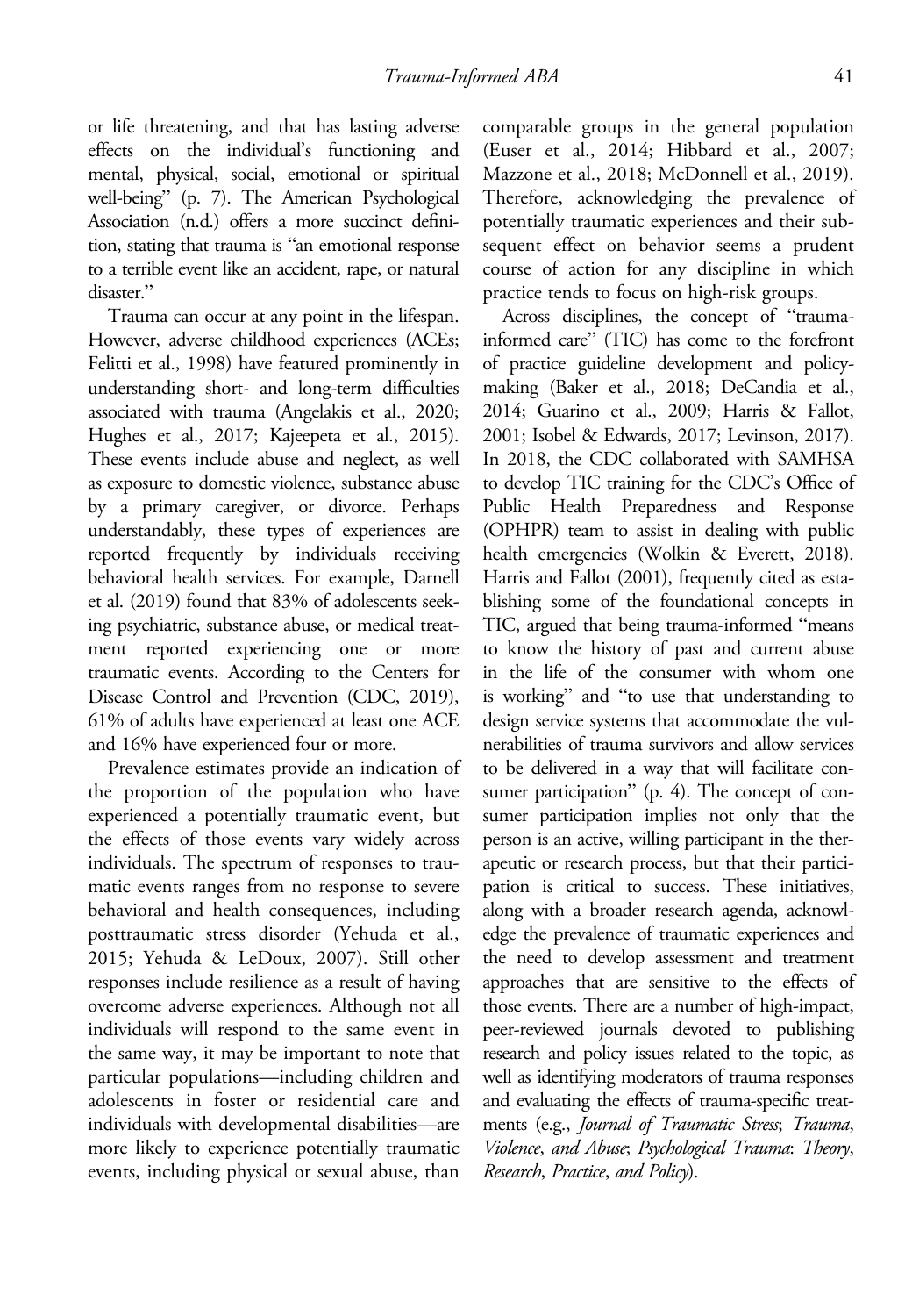Despite a growing acknowledgement of the importance of understanding the impacts of trauma on therapeutic approaches across human service disciplines, discussions of trauma have been somewhat less prevalent in the behavior analytic literature. This is not to say that particular aspects of trauma have not been addressed from a behavior analytic perspective (e.g., Friman et al., 1998a; Prather, 2007; Prather & Golden, 2009), or that behavior analysts have not addressed some of the issues encountered by individuals with documented trauma histories (e.g., Clark et al., 2008; Storey et al., 2017) or those who care for them (e.g., Berard & Smith, 2008; Crosland et al., 2008; Tertinger et al., 1984). Clinical behavior analysts have investigated the efficacy of Acceptance and Commitment Therapy (ACT) in reducing trauma-related symptoms (e.g., Batten & Hayes, 2005; Fiorillo et al., 2017; Spidel et al., 2018). Although these publications provide emerging evidence of the applicability of behavior analytic approaches to supporting those who have experienced trauma, the field as a whole has not yet defined what being "trauma informed" means within a behavior analytic context.

In this paper, we delineate some reasons why the concept of trauma might have occupied a somewhat less prominent place in the behavior analytic literature. We outline a framework for a trauma-informed approach to applied behavior analysis and explore some strategies that might prove to be a good fit for this framework. We conclude by suggesting opportunities to approach trauma as a viable avenue for behavior analytic research, $1$  and argue that omitting trauma-informed care from applied behavior analysis (ABA) could be detrimental not only to the public perception of ABA, but to the effectiveness of our assessment and treatment procedures.

# Barriers to Discussing Trauma in Behavior Analysis

There are at least three reasons why the concept of trauma might have garnered less attention in behavior analysis than in other disciplines. First, behavior analysts may be hesitant to discuss trauma due to conceptual confusion and interpretive difficulty regarding the phenomenon. As with physical trauma, the causes of psychological trauma are extrinsic to the individual. However, the effect of experiencing traumatic events is generally conceptualized as an internal response to an aversive external event (DeCandia et al., 2014). Although the aversive event might have initially functioned as a punisher for a particular class of behavior (e.g., a child being beaten for spilling something), traumatic events can influence subsequent experiences. In most accounts of inaugural traumatic experiences and their longer-term effects, the focus has been on how the person feels (e.g., fearful, helpless, angry) or perceives the experience (e.g., loss of control, erosion of trust, betrayal). Although there may be physiological or behavioral correlates to the experience of trauma (Jiang et al., 2019; Oh et al., 2018), the locus of the primary response and the language used to describe it may place behavior analysts in somewhat uncomfortable territory. We may be able to categorize the traumatic events and their operant and respondent correlates (e.g., avoidance, response suppression, aggression, increased heart rate), but a precise "trauma" response has proven somewhat elusive. Friman et al. (1998a) lamented a similar lack of precision in defining anxiety, later noting that despite the imprecision, "there is a large class of important phenomena occasioning the term that requires explanation" (Friman et al., 1998b, p. 708). We argue that the same is likely true for trauma. Ultimately, the presence or absence of "trauma" is defined by the person's behavior, verbal or otherwise. We argue that a functional definition of trauma, which focuses on the behavioral

<sup>&</sup>lt;sup>1</sup>Because we discuss implications of trauma-informed care to both practice and research in ABA, we use the term "client" to refer to both a recipient of ABA services and a participant in ABA research.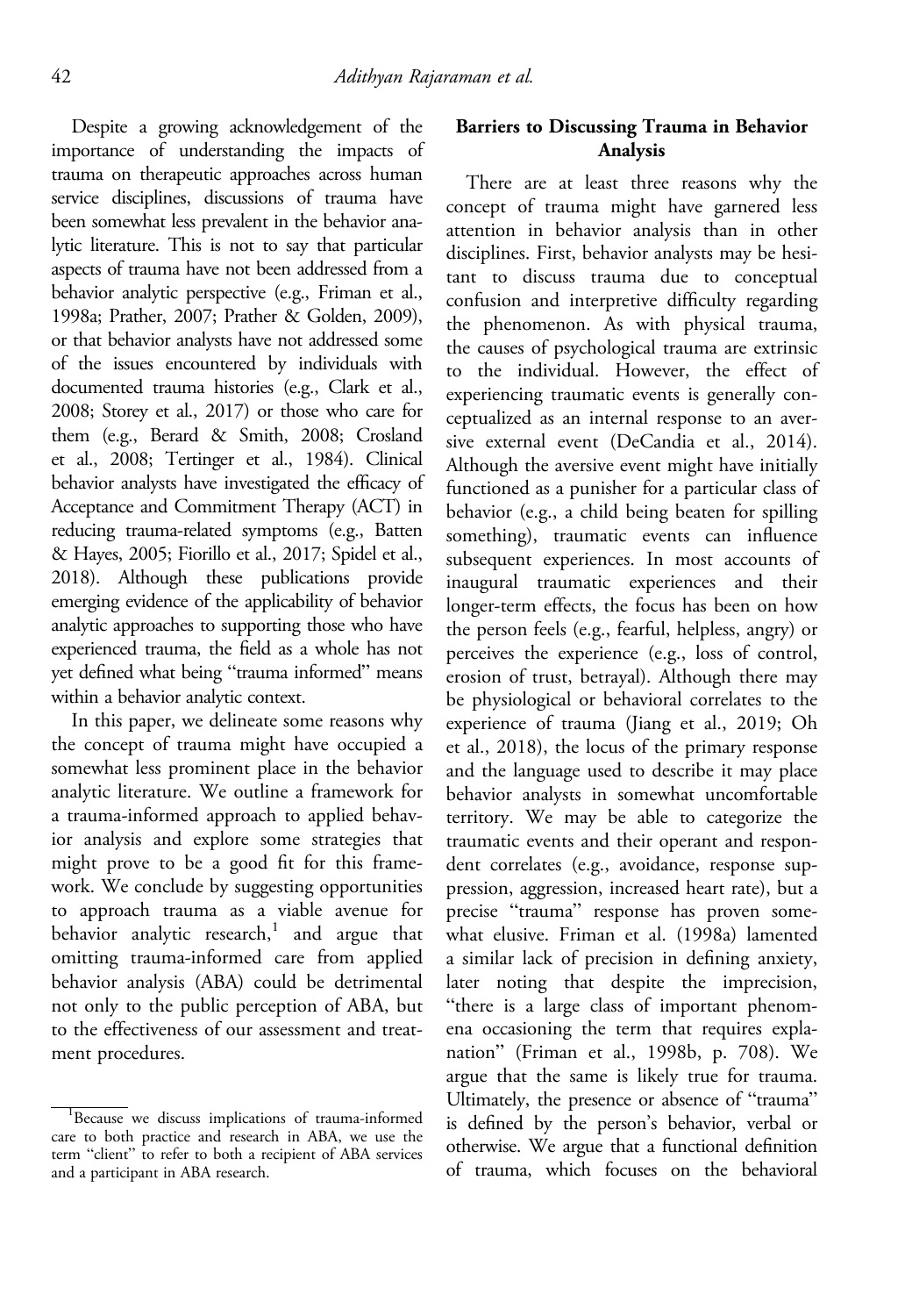correlates rather than the psychological state, may prove useful for both behavior analysts and those in other disciplines.

A second difficulty in incorporating trauma into a behavior analytic account has to do with our conceptualization of causes. As with anxiety, processes such as stimulus equivalence, derived relational responding, and stimulus generalization (Friman et al., 1998a; Friman & Dymond, 2020) may prove useful in explaining the persistence of trauma responses (e.g., emotional outbursts, blunted affect, hypervigilance) months or years after the traumatic event(s). However, interpreting trauma through a behavior analytic lens and applying that interpretation in practice are two different behavioral repertoires, and it is possible that we are better at the former than the latter. Despite acknowledgement of complex learning histories, behavior analytic practice is largely (and understandably) focused on current contingencies. This tendency may be born of pragmatism, as current contingencies are within the reach of observation and manipulation. Focusing on current environmental events also provides safeguards against relying on supposition or nonfalsifiable hypotheses when interpreting behavior or designing treatments. It may also reflect that our most developed behavioral technologies tend to focus on the effects of the environment on a relatively short timescale. Although gathering information regarding an individual's history is considered good, ethical practice within the behavior analytic assessment process (BACB, 2020), the degree to which information regarding one's history (i.e., remote contingencies) affects the conclusions drawn from functional assessment results or informs subsequent treatment planning is less clear. The majority of behavior analytic studies that have evaluated interventions for individuals with documented trauma histories have not described those histories or provided evidence that the trauma history factored into treatment decisions (cf., Batten & Hayes, 2005; Fiorillo et al., 2017). This suggests that behavior analysts might not routinely ask for details about these events or consider them important in planning the therapeutic process. Given current evidence regarding the ways in which trauma may change physiology and behavior (Teicher et al., 2016), failing to consider that these histories may also affect responses to current environmental events may be a serious omission. For example, a behavior analyst might know that a child experienced severe neglect prior to being placed in foster care. They might also have conducted a functional analysis that confirms that adult attention reinforces aggression. Whether the child's history of neglect is taken into account in planning a treatment, rather than focusing solely on the immediate contingencies, is perhaps what differentiates the practice from being "trauma-informed" or not.

The third potential barrier to incorporating trauma into behavior analytic research and practice has to do with evidence. Although the growing acknowledgement of trauma prevalence has resulted in a proliferation of frameworks for providing TIC and broad agreement about the general commitments (Bendall et al., 2020; Branson et al., 2017), the literature has failed to garner a set of widely accepted, datainformed practices demonstrating improved client outcomes. Maynard et al. (2019), for example, conducted a systematic review of trauma-informed care in schools and failed to produce a single study with a rigorous enough research design to meet the inclusion criteria. Granted, these limitations have been acknowledged both within and outside the TIC community (e.g., Berliner & Kolko, 2016; Birnbaum, 2019; Hanson & Lang, 2016), with evidence of the effectiveness of TIC approaches tending to focus more on changes in staff knowledge and perceived efficacy than on client outcomes (Branson et al., 2017; Champine et al., 2019; Maynard et al., 2019). Taken together, overcoming these three barriers may seem antithetical to a science grounded in empiricism, pragmatism, and precise definitions of principles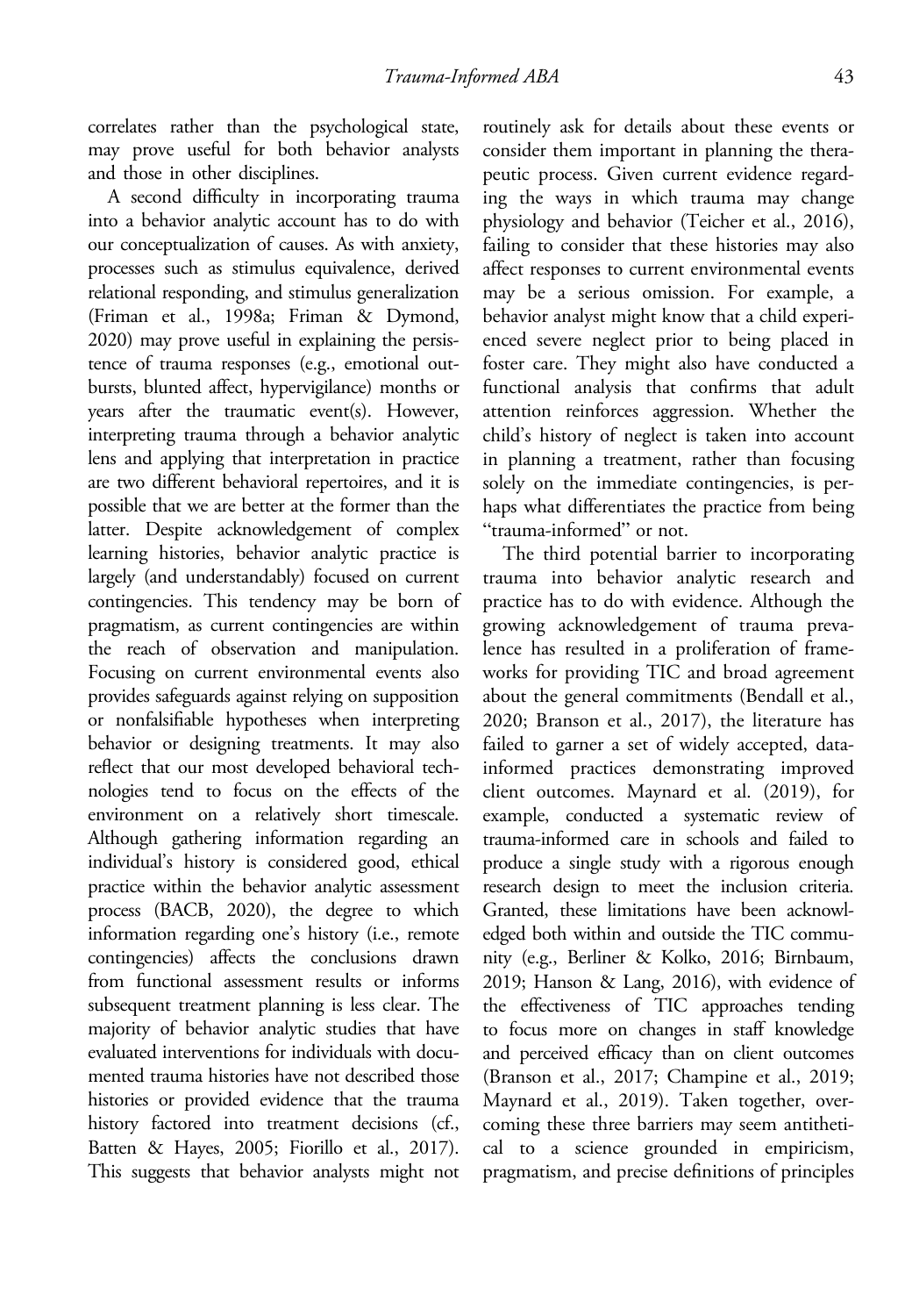and constructs. However, they may also be the very reasons why behavior analysts are well placed to contribute.

### A Possible Framework for Incorporating TIC into ABA

Although conceptual barriers may have prevented bridging the gap between the TIC literature and behavior analysis, other disciplines have outlined core commitments and values of a TIC approach, which may serve as a guiding framework for incorporation into ABA and may help cultivate fertile ground for research (Guarino et al., 2009; Hopper et al., 2010; Moses et al., 2003; SAMHSA, 2014). Definitions of TIC vary across entities; however, there appear to be four core commitments germane to the conceptualization and practice of TIC. They are to: (a) acknowledge trauma and its potential impact, (b) ensure safety and trust, (c) promote choice and shared governance, and (d) emphasize skill building. Some of these prescribed practices are readily amenable to behavior analytic integration because they represent existing features of ABA practice (e.g., emphasizing skill building; e.g., Carr & Durand, 1985; Drifke et al., 2020; Ghaemmaghami et al., 2016; Tiger et al., 2008; Van Houten et al., 1988), whereas others may require more careful explication with respect to the manner in which they could apply to ABA research and service delivery. In what follows, we outline a framework for a TIC approach to ABA by (a) defining the core commitments of TIC as we understand them, (b) offering behavior-analytic conceptualizations of these commitments where needed, and (c) describing the implications of each as it relates to the fundamental goals of TIC, which are to acknowledge and address trauma while fostering effective participation in assessments and interventions common to ABA.

An important distinction highlighted in the TIC literature warrants mention before attempting a behavior analytic interpretation. DeCandia et al.

(2014) and SAMHSA (2014) provided separate definitions for trauma-specific service and TIC. Trauma-specific services are individualized clinical interventions designed to directly address traumarelated symptoms. TIC refers more broadly to a universal approach, taken by practitioners and organizations, to appropriately support and avoid retraumatizing clients who may have experienced traumatic events. Whereas the former is considered a specific set of reactive strategies and interventions, the latter is viewed as a generally proactive, preventative approach to mitigating effects associated with trauma for all potential clients receiving care. The science of behavior analysis is likely well placed to contribute to both approaches; however, the current discussion will focus on TIC and its potential integration into behavior analytic research and practice.

# Acknowledge Trauma and its Potential Impact

The acknowledgment of trauma and its potential impact is an over-arching mission of TIC. Indeed, Harris and Fallot (2001) described it as the very definition of being "trauma informed." In their trauma-informed organizational toolkit for homeless services, Guarino et al. (2009) argued that understanding trauma involves recognizing that many current behaviors may be ways of adapting to and coping with past traumatic experiences. A behavior analytic interpretation of this notion acknowledges that features of the current environment may exert control over trauma-related responses due to shared stimulus properties between the current environment and those present during the initial traumatic event (Dinsmoor, 1995). For example, individuals with a history of physical abuse may respond differently than individuals with no history of abuse to even mild forms of physical management (e.g., engaging in severe behavior when being physically guided to emit a correct response; McDonnell et al., 2015). Most of the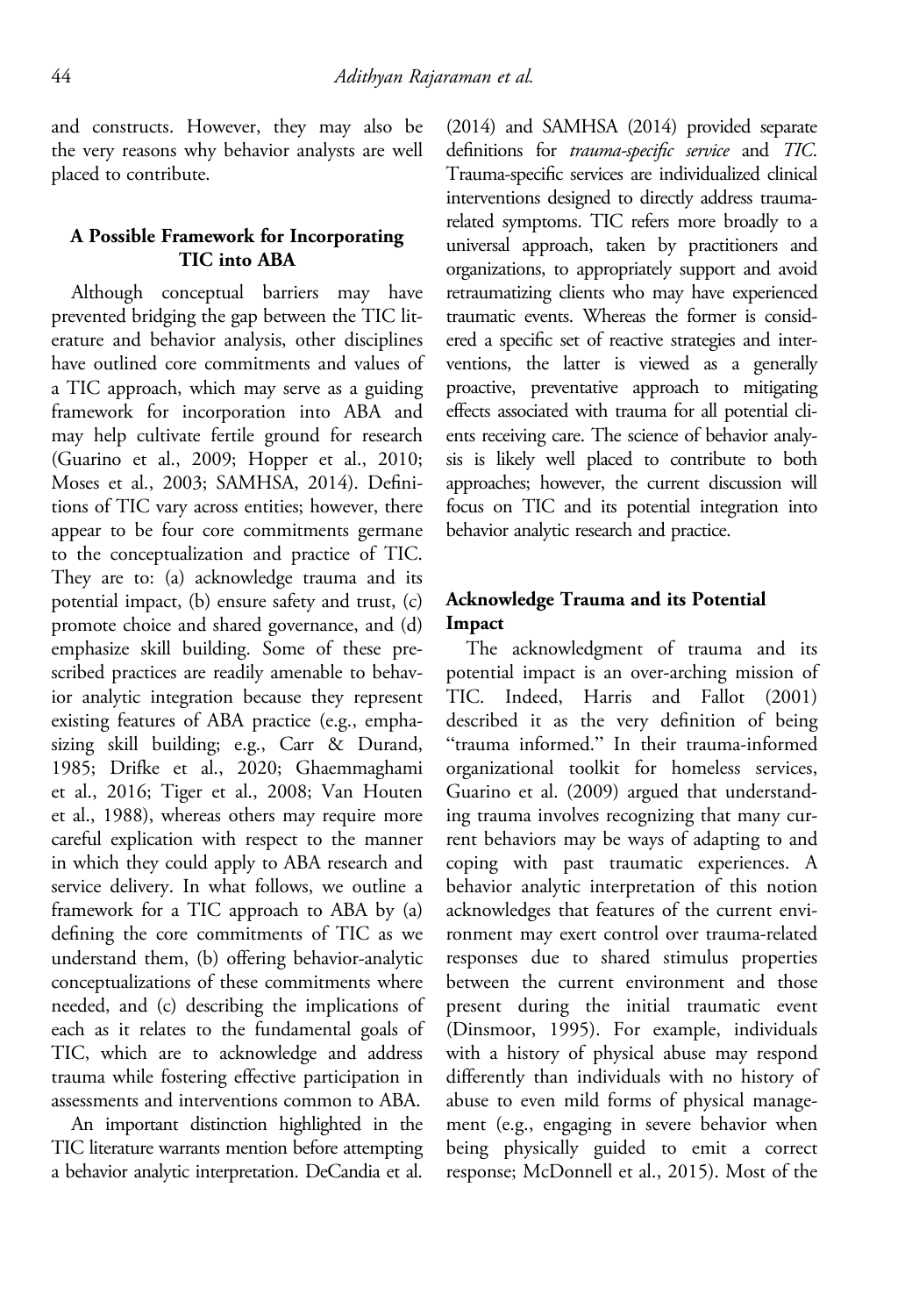studies examining risk factors for developing severe responses to trauma (i.e., posttraumatic stress disorder) tend to emphasize individual differences such as preexisting traits as predictor variables (Yehuda et al., 2015; Yehuda & Ledoux, 2007). We acknowledge that the notion—that an individual may respond differently to potentially aversive stimulation depending on their history—is based on multiple factors of which we currently know little, especially from a behavior analytic perspective. Further research examining the environmental and experiential variables that predict different responses to trauma-related stimuli is needed. It would be unwise to assume that all who have experienced traumatic events would respond to those events in the same way; nevertheless, an element of caution and tentativeness may allow behavior analysts to avoid retraumatization by merely acknowledging the *potential* impact of any given traumatic event.

Although there are far-reaching implications of this notion to ABA practice, a potential difficulty in acknowledging trauma is the degree to which the behavior analyst knows that it has occurred. In some cases, clients receiving ABA services may have documented trauma histories, and it is probable that an organization charged with serving such clients would not hesitate to plan accordingly. If a child experienced neglect at home in the form of extended seclusion or isolation, it seems reasonable to assume that well-meaning behavior analysts would consider past trauma and exercise caution in clinical decision making. Such caution would result in perhaps refraining from programming certain procedures until less intrusive procedures have been exhausted, or at least until more information has been gathered regarding the impact of such a procedure on the child. For example, if multiple other intervention strategies have proven unsuccessful at maintaining safety, a practitioner may try an exclusionary timeout procedure while paying particular attention to any negative emotional responding from the

child, with a plan to immediately terminate the procedure upon observation of any such behavior. Difficulties to this cautionary approach may emerge if certain procedures are somehow clinically indicated from a pretreatment functional assessment (e.g., escape extinction involving physical guidance as an intervention for behavior determined to be sensitive to escape; Zarcone et al., 1994) or if the severity of behavior seemed to necessitate a more restrictive procedure. However, less intrusive alternatives exist and may serve as temporary strategies while more effective interventions are developed (e.g., noncontingent reinforcement, Carr et al., 2009; differential reinforcement without extinction, Trump et al., 2020). Research identifying the variables that moderate the effect of certain behavioral procedures on individuals with various traumatic histories could lead to clearer guidelines regarding the conditions under which certain procedures should be categorically avoided.

In other cases, however, clients receiving ABA services may have undocumented histories of trauma. The overwhelming majority of practicing behavior analysts (78%) provide services to individuals diagnosed with intellectual and developmental disabilities (Behavior Analyst Certification Board®, 2020; LeBlanc et al., 2012). Given (a) the high prevalence of ACEs among children (Darnell et al., 2019); (b) the differentially greater risk for trauma among individuals with intellectual and developmental disabilities (Hibbard et al., 2007; Kerns et al., 2015); (c) the notion that communication deficits are a core feature of developmental disabilities like autism spectrum disorder (Ahearn & Tiger, 2013); and (d) the fact that most contemporary measures of trauma involve some form of verbal report (e.g., Cocozza et al., 2005; Morrissey et al., 2005), it is both possible and probable that there are clients who arrive at the doorstep of ABA services with a history of trauma that will remain unknown to the service provider.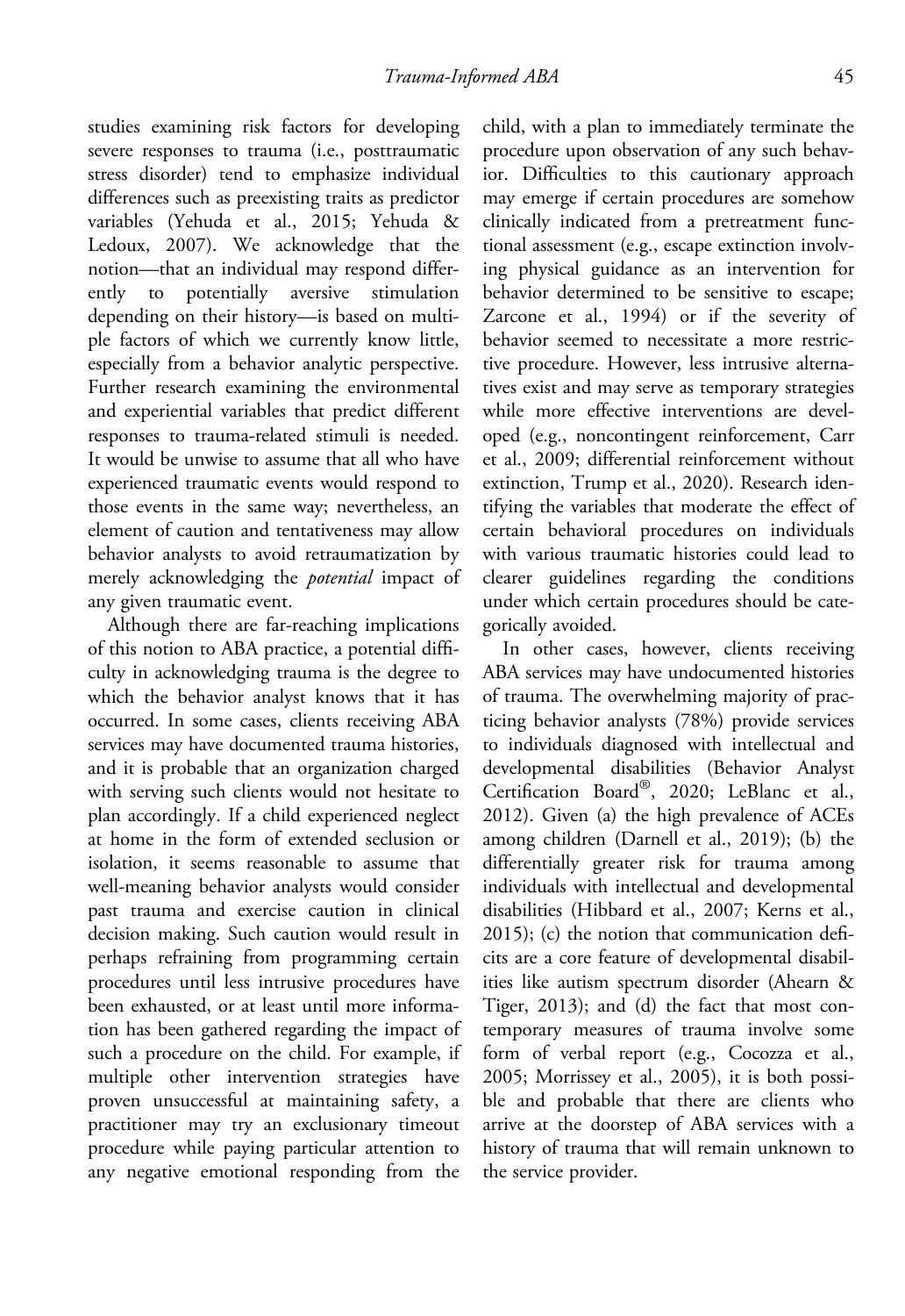Whether life threatening or not, some life events may have lasting traumatic impact, such as the death of a family member, parental marital strife, or moving away from a community, among many others. Clients may also routinely experience potentially traumatizing events during the course of ABA treatment. Some examples include transitioning to a residential facility away from home, staff and peer turnover in service settings, or being repeatedly physically restrained or secluded during episodes of dangerous behavior. Behavior analysts may not currently have methods to ascertain pervasive behavioral impacts of such events, but they all may constitute traumatic experiences. The mere possibility of such cases suggests that behavior analysts may benefit from assuming a universal approach with respect to acknowledging trauma and its impact. In other words, in the absence of concrete knowledge, it may be best to assume that any client walking through the door to ABA services could have a history of trauma, and to behave accordingly by exercising caution with respect to clinical decision making and vigilance with respect to observing avoidance or negative emotional behavior. In the same way that philosophic doubt is a "guiding conscience underlying science" (Cooper et al., 2019, p. 27), the acknowledgement of trauma, confirmed or otherwise, may provide behavior analysts a guiding conscience to underlie both practice and research.

#### Ensure Safety and Trust

TIC prioritizes establishing a safe physical and emotional environment where a client's needs are met and provider responses are consistent and respectful (Guarino et al., 2009). In accordance with this core TIC commitment, it is not enough that a client feels safe in the space in which they are receiving services, but they should trust that those working with them will maintain safe therapeutic practices throughout their experience.

Safety may be straightforward to define from a behavioral perspective; it suggests that one is free of impending harm while behaving in a context with minimal aversive stimulation, as indicated by no or minimal engagement in avoidance or escape of that context. Indeed, Dinsmoor (2001) noted that features of the environment that signal predictable periods devoid of aversive stimulation can be operantly conditioned as *safety signals*. By contrast, environments in which individuals routinely experience unpredictable threats (i.e., uncertainty) can produce contextual anxiety, a risk that appears to be heightened in individuals diagnosed with autism spectrum disorder (Baas, 2013; Chamberlain et al., 2013). Safety may be best defined as behaving in an environment replete with safety signals.

Operationally defining trust requires interpreting a more dynamic behavioral interaction involving the socially mediated behaviors of a client and the practitioner with whom they interact. Trust between the client and practitioner might be conceptualized as a reliable interaction in which a client independently approaches the practitioner and readily communicates for reinforcers, across contexts, due to a reinforcement history with that practitioner. In other words, trust is a form of emotional safety; we may be able to infer that a client "feels safe" if there is some consistency and predictability resulting from an accumulation of reinforcing interactions. Trust and emotional safety are constructs that are difficult to measure despite the possible behavioral correlates mentioned above. As such, a detailed conceptual and functional analysis of emotional safety is beyond the scope of this paper. Nevertheless, the spirit underlying the TIC commitment to ensuring clients feel safe during the course of service delivery is similar to the ethical value of beneficence.

Behavior analysts have argued that safety is a prerequisite to effective treatment (BACB, 2020; UK-SBA, 2020; Van Houten et al., 1988). The Ethics Code for Behavior Analysts (BACB, 2020) compels practitioners to not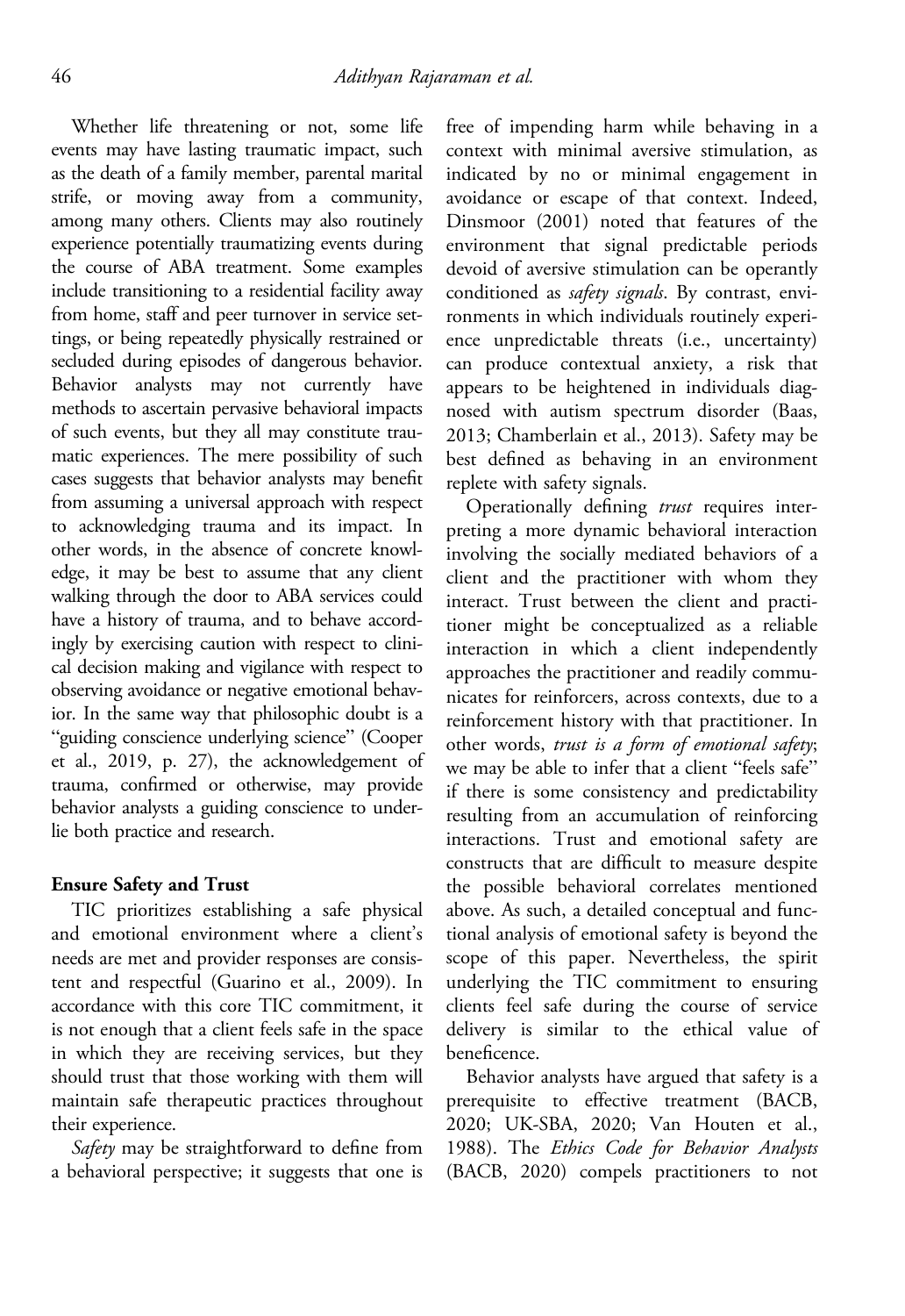only describe the objectives of a behaviorchange program to clients (code 2.16), but to minimize potential risk in ABA practice and research (code 3.01), and to ensure the selection of the least restrictive procedures necessary for effective treatment (code 2.15). The UK-SBA (2020) Ethical and Professional Code of Conduct deserves special mention because the first two principles are to "not engage in or condone harmful, degrading, painful, or dehumanizing practices" and to "ensure their practices and the environments in which they work pose no physical or emotional threat to the safety of the clients, colleagues, or staff" (pp. 2-3). Taken together, ethical guidelines governing the behavior of practitioners and researchers seem to share the value of beneficence toward those receiving ABA services.

Behavior analysts have plenty of tools that can be used in the name of physical safety of both client and practitioner (e.g., protective equipment, physical and mechanical restraint). They have created crisis management associations (e.g., the Professional Crisis Management Association, n.d.) and published handbooks that provide best practice recommendations on how to intervene in dangerous situations to minimize physical harm associated with dangerous behavior (Reed et al., 2013). Although behavior analysts may have a wealth of resources to support physical safety, the handbook on ensuring emotional safety in ABA practice has yet to be written. In other words, when "safety" is invoked in reference to procedures designed to minimize injury (e.g., restraint), such procedures may achieve their intended purpose, but the term may not necessarily imply both physical and emotional safety, and it is unclear the extent to which the client perceives such procedures as safe. We argue that emotional safety and trust should be prioritized to the same degree as physical safety, and that one must not come at the expense of the other. This is not to say that the literature is bereft of strategies aimed at building positive, trusting relationships. For

example, some behavior analysts have demonstrated the positive therapeutic effects of pairing a staff person with positively reinforcing stimuli prior to the initiation of demands that might have been previously conditioned as aversive (Curry et al., 2019; Kelly et al., 2015; Lugo et al., 2019; Shillingsburg et al., 2014). These "pairing" or "rapport building" procedures could be considered behavioral approaches to establishing trust. Shillingsburg et al. (2014), for instance, found that programming highdensity positive reinforcement prior to instruction effectively reduced behaviors indicative of social avoidance. Although such strategies may prove helpful in establishing the initial foundations of trust, there is a dearth of research aimed at promoting or measuring the maintenance of trust throughout the therapeutic relationship.

A TIC approach to ABA service delivery that ensures safety *and trust* must do so upon initial contact with a new client to begin establishing a reinforcement history for approach responses in a novel context, and therapists should continue to maintain trusting therapeutic relationships for the duration of a client's care. A first step has been described above: ensuring safety involves first acknowledging trauma and its potential impact. Doing so may motivate behavior analysts to reconsider practices implemented in the name of physical safety that may compromise emotional safety. The client who is routinely physically restrained under emergency conditions may be physically safer because of the restraint. However, given that those who deliver ABA services are often those who implement restraint, clients may or may not be emotionally safer while surrounded by the stimuli (i.e., staff) that signal that a restraint could occur at any minute. Insofar as restraints are considered aversive events, Dinsmoor (2001) and Sidman (2001) referred to such stimuli as warning signals (e.g., staff that signal an impending aversive event) and provided a cogent argument for why termination of a warning signal was tantamount to the production of a safety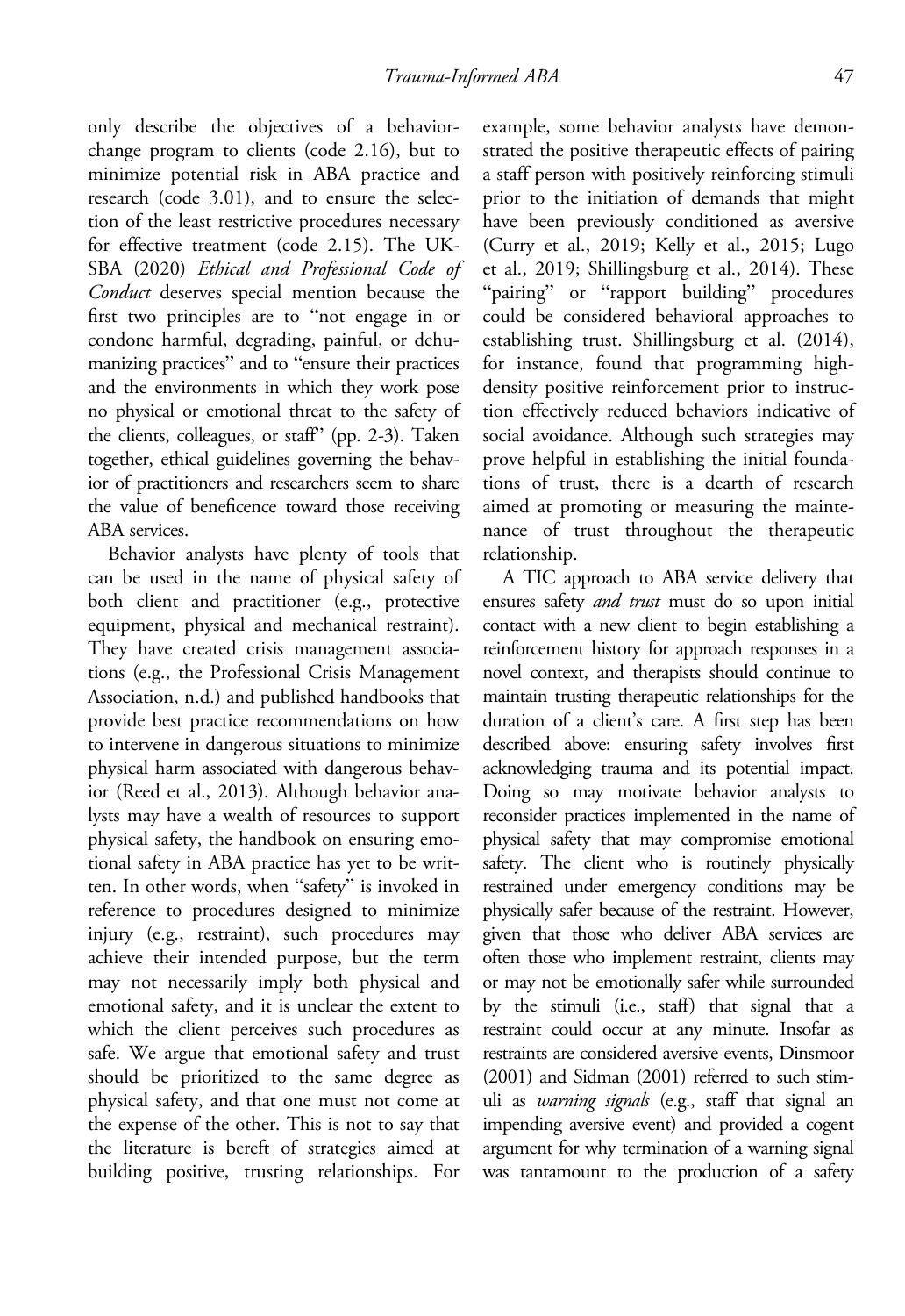signal. $<sup>2</sup>$  An alternative conceptualization is that the</sup> staff who are correlated with the experience of restraint may become reflexive-conditioned motivating operations (Carbone et al., 2010; Crockett & Hagopian, 2006; Michael, 1993) whose removal from the client's environment may have reinforcing properties. The notion that clients may not "feel safe" in the presence of warning signals (i.e., the staff that have restrained them in the past) is exacerbated by the possibility that restraint may occur if the child emits a dangerous response that behavior analysts would readily admit is a product of their learning history. In other words, clients behaving as they ought (Skinner, 1948) because of the prevailing reinforcement contingencies may encounter traumatic events in the form of physical or mechanical restraint, which may erode their experience of both safety and trust.

A TIC approach to ABA that ensures safety and trust will ultimately require careful examination of the conditions under which we implement restraint, for safety or otherwise. We acknowledge that emergencies are bound to occur, and it will likely never be possible and perhaps unwise to completely eradicate physical management procedures from the behavior analyst's toolkit. However, ensuring trust may mean that we make a more concerted effort to eliminate programmatic physical management (e.g., restraints incorporated into a behavior plan) from behavior analytic services, and that we instead leverage behavioral principles to mitigate episodes of escalation by providing all the possible reinforcers for a dangerous behavior to thwart its further escalation (Call & Lomas-Mevers, 2014; Rajaraman & Hanley, 2020; Warner et al., 2020). Reinforcing dangerous problem behavior may seem antithetical to the goal of any behavioral intervention, but when it serves to "turn the

dangerous behavior off" in the moment, it may prevent escalation to behavior that may require restraint and provide the therapist an opportunity to build trust and teach another trial. Doing so may result in reduced frequency with which restraint is implemented in the name of ABA. It may additionally be the case that committing to a TIC approach to ABA leads to research on how to respond to crises without implementing restraint, akin to how fallout from the "aversives controversy" influenced the evolution of research programs that prioritized reinforcement-based interventions for problem behavior (Johnston, 1991; 2006). This may give new voice to those who have investigated procedures that obviate the use of escape extinction (Trump et al., 2020). Further, it may encourage ABA-based organizations to revisit their policies and guidelines in an attempt to minimize the use of restraint (or other forms of punishment) in favor of procedures that may be effective in minimizing escalation while also ultimately treating the problem behavior. Future research should examine immediate and long-term effects of "reinforcing" rather than restraining during episodes of dangerous behavior by evaluating problem behavior, cooperation with adult instruction, frequency of experienced restraint, and social validity of procedures and outcomes from the perspective of the client as well as the practitioner (see Petursson & Eldevik, 2019, for an example of how a reinforcement-based intervention resulted in reduced time in restraint for one client).

### Promote Choice and Shared Governance

In the TIC literature, a great deal of emphasis has been placed on integrating procedures and practices that support client control, choice, and autonomy (DeCandia et al., 2014). This core commitment of TIC is considered primarily important in minimizing the risk of retraumatization or of replicating prior trauma dynamics in which the client was or felt

<sup>&</sup>lt;sup>2</sup>We acknowledge that it is alternatively possible for restraints to function as reinforcing events, which may engender approach behavior from the client, indicative of trust, toward staff who implement restraints.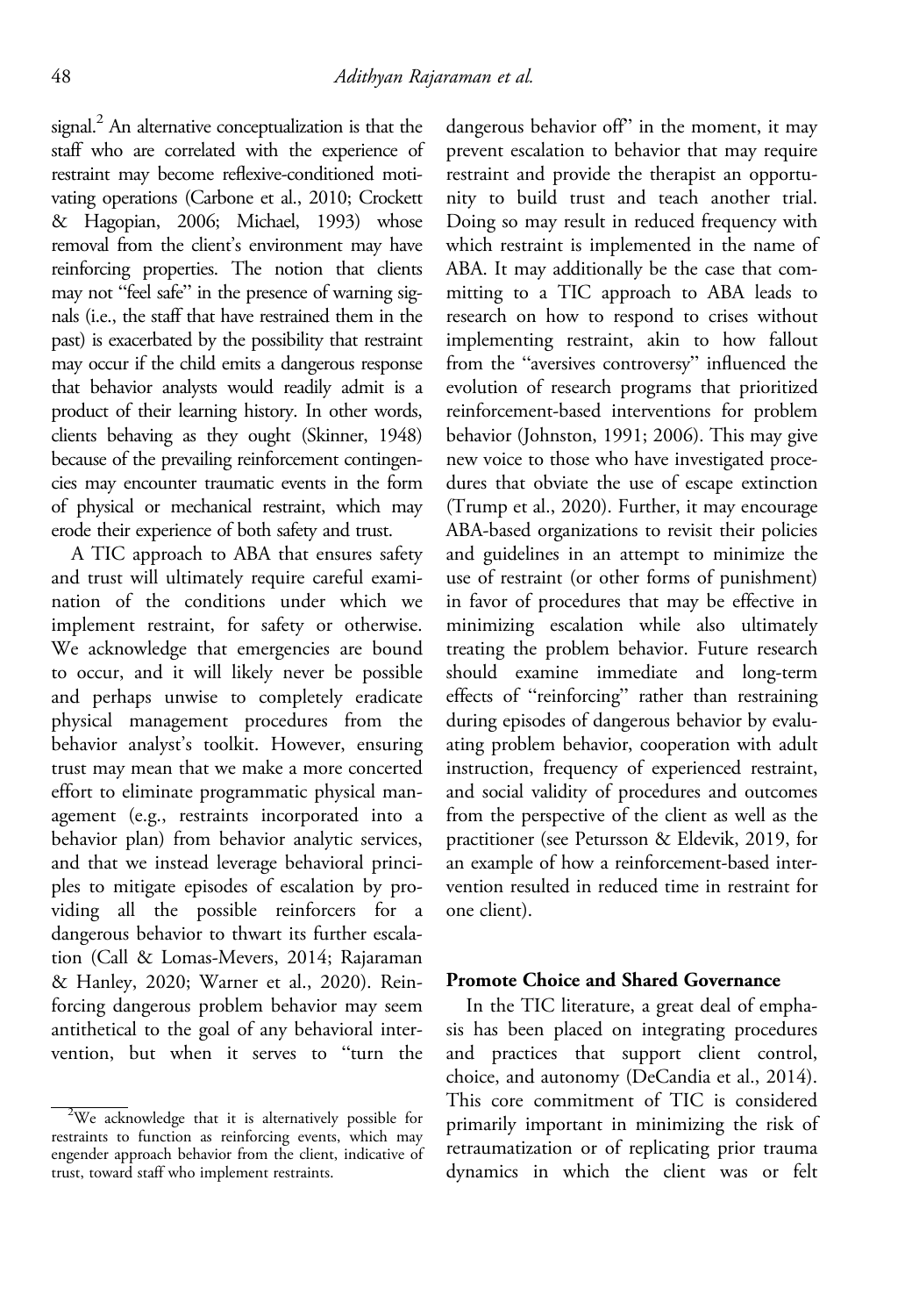powerless. In other words, promoting choice is one way of "helping consumers regain a sense of control over their daily lives" (p. 17; Guarino et al., 2009). Translating this TIC commitment into behavior analytic language does not require egregious stretching of our verbal repertoire because choice-making is a highly researched dependent and independent variable in behavior analysis (e.g., Catania, 1975; Catania & Sagvolden, 1980; Fisher et al., 1992, 1997; Hanley et al., 1997; Herrnstein, 1961; Thompson et al., 1998). Further, choice features as an integral component of ethical practice (BACB, 2020; core principle 2). Catania (2007) defined choice as the emission of one among two or more alternative and usually incompatible responses, and preference as the selection of one alternative more frequently than another (when provided successive choices). Promoting choice is therefore the act of arranging opportunities for clients to make choices, thereby expressing their preferences.

The concept of shared governance, although not common to the behavior analytic vernacular, also is consistent with behavior analytic practice. It is typically defined as a situation in which all participants in the therapeutic process have a "voice" and operate in collaboration with one another (Holburn, 1997; Moore & Hutchison, 2007). Choice naturally factors into shared governance, as does the concept of social validity (Wolf, 1978). However, in a TIC framework, agreement of goals, acceptability of treatment, and criteria for success would be considered at the outset of the therapeutic relationship and throughout the course of it, rather than a single assessment at the end of the process. The spirit of shared governance is captured in the BACB (2020) ethics code, as it advocates for involving clients and stakeholders in therapeutic decisions (code 2.09). Linking the TIC commitment of promoting choice to ABA practice is an exercise in considering the contexts in which provision of choice would be most likely to yield increased participation in therapy, and in examining the extent to which

ABA practitioners share governance with those whom we serve (Hanley, 2010; Skinner, 1972).

Choice-making opportunities have long been endorsed in the ABA literature, from position pieces outlining client rights to choose (e.g., Bannerman et al., 1990; Holburn, 1997), to investigating objective methods for allowing clients to choose which stimuli should shape their behavior (i.e., preference assessment; e.g., DeLeon & Iwata, 1996; Fisher et al., 1992), to examining the positive therapeutic effects of incorporating choice into interventions for problem behavior (e.g., Dunlap et al., 1994; Peck et al., 1996; Peck-Peterson et al., 2005; Powell & Nelson, 1997; Romaniuk et al., 2002), to lines of research that have examined the relationship between the efficacy of and client preference for various behavioral interventions (Frank-Crawford et al., 2019; Hanley, 2010; Hanley et al., 1997, 2005; Potter et al., 2013). In short, behavior analysts have procedures at their disposal to program multiple choice-making opportunities, from the outset and throughout the therapeutic relationship, for clients in their care.

Hanley (2010) summarized a body of research that described a concurrent chains procedure, which enabled recipients of ABA service delivery to choose the behavioral interventions they would prefer to encounter by repeatedly asking them to pick and experience one among multiple alternative options, thereby expressing their preference for a type of service delivery. Hanley discussed the important difference between asking clients to choose among "items that can be placed in one's hand" and asking to choose among contexts: "behavior-change procedures cannot be placed in one's hand…we are asking about temporally extended interactions with individuals who often show limited verbal ability and who have a limited history with the procedures in question" (p. 15). Hanley's argument coalesced with the notion that all recipients of ABA services, including those who may not be able to socially validate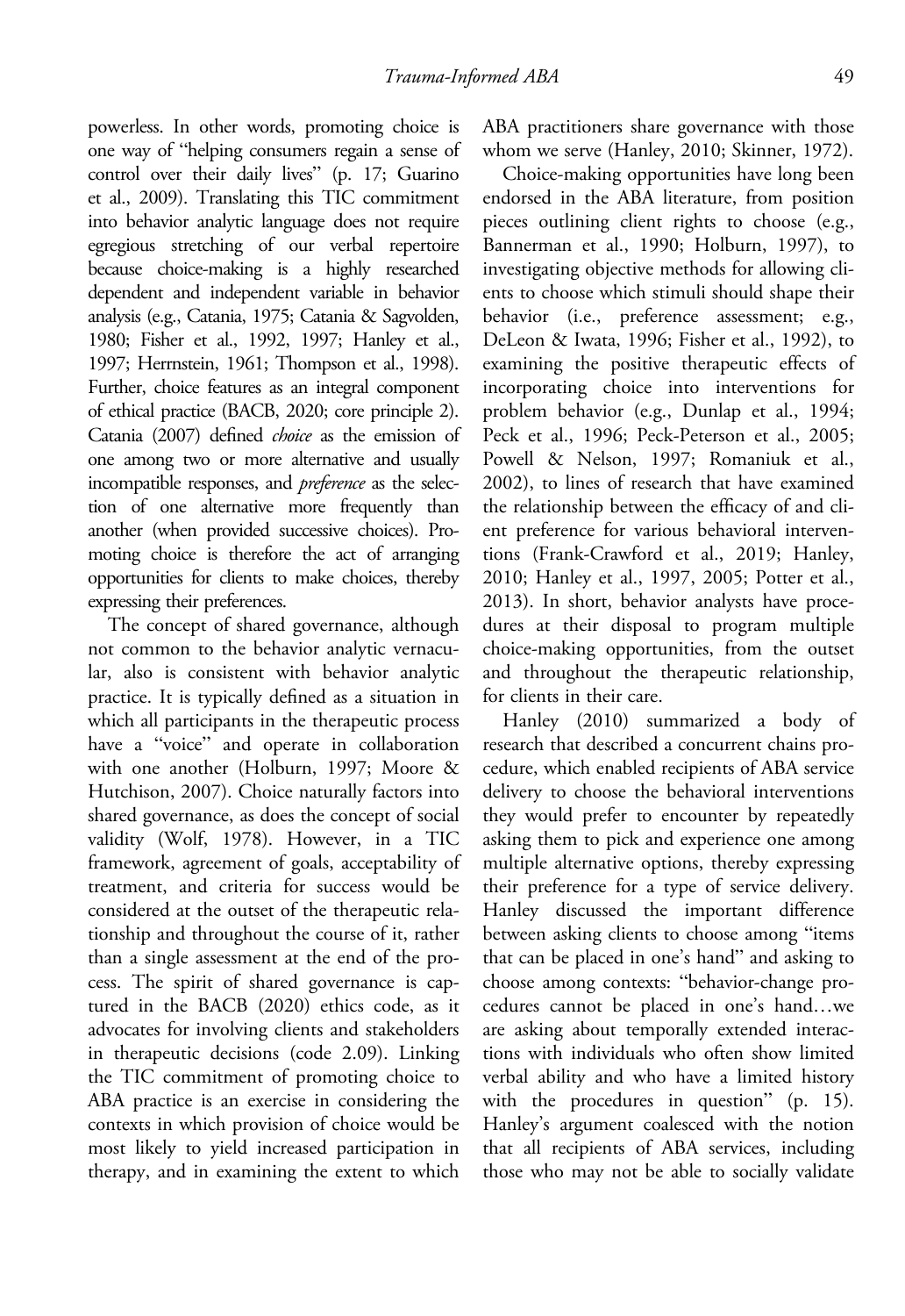interventions with their words, should be able to participate in the shared governance of treatment selection and development. In fact, Hanley et al. (2005) used a similar concurrentchains procedure to allow clients to display preference for interventions for dangerous problem behavior and found that both participating children preferred an intervention package that included a punishment procedure relative to an intervention that relied solely on differential reinforcement. The implications of the findings of Hanley et al. suggest that sharing governance with those receiving ABA services removes our preconceived values of how to treat clients and instead replaces them with client-initiated, data-based values with which to guide treatment selection. Many researchers from independent laboratories have since evaluated client preference for various dimensions of behavioral intervention (e.g., DeLeon et al., 2014; Frank-Crawford et al., 2019; Halbur et al., 2020; Potter et al., 2013). This line of research shows great promise, not only in promoting choice in ABA practice, but also in bridging a gap between ABA and TIC. Such studies have clear implications for a broad approach to incorporating client preferences into the design of behavioral services, thus promoting shared governance.

Ferguson et al. (2019) found that, of 141 studies that reported measures of social validity in the Journal of Applied Behavior Analysis, only 6% (eight articles) incorporated intervention choice in their study procedures. These data suggest that choice is rarely incorporated in behavior analytic research, and the extent to which such choices are incorporated into daily behavior analytic practice is even less clear. On the one hand, studies that have examined client preference for various aspects of behavioral interventions, from reinforcer arrangements (e.g., DeLeon et al., 2014; Frank-Crawford et al., 2019), to prompting procedures (e.g., Halbur et al., 2020), to the presence of aversive procedures (e.g., Hanley et al., 2005; Potter et al., 2013), have yielded relatively

consistent findings that help practitioners elucidate common preferences among recipients of ABA services of a certain profile (e.g., children with autism; DeLeon et al., 2014). On the other hand, it is seldom the recommendation from behavior analytic researchers that practitioners incorporate methodology that will enable them to make clinical decisions based on moment-tomoment client preferences. For example, clients often participate in preference assessments; a method for choosing the stimuli that practitioners will program as reinforcers for targeted behavior (e.g., Fisher et al., 1992). However, the preference assessment of reinforcing stimuli is somewhat myopic in that the stimuli identified to be preferred at one point in time may only be fleetingly effective at another point in time.

Hanley (2010) suggested that the everyday practice of behavior analysis should include such choice-making opportunities. We argue that a TIC approach to ABA would include the practical application of procedures similar to those outlined in Hanley as a means of regularly promoting the choice of the recipients of ABA services. Since we have some indication that choice is seldom incorporated into research on behavioral interventions (Ferguson et al., 2019), and because promoting choice is a core commitment of TIC, it seems timely for researchers to investigate the risks and benefits of providing various choices during behavioral intervention. Doing so may lead to the development of best-practice guidelines regarding the provision of choice throughout the course of service delivery.

It is worth mentioning that among the choices offered in some studies is the choice to not participate in treatment whatsoever (e.g., Rajaraman et al., 2021); something that seems especially relevant to a discussion of TIC. Building a sense of control and autonomy in clients means that, in addition to offering multiple options for behavioral treatment, we should also allow clients to abstain from therapy altogether. Doing so may provide a strong test of the degree to which we have established reinforcing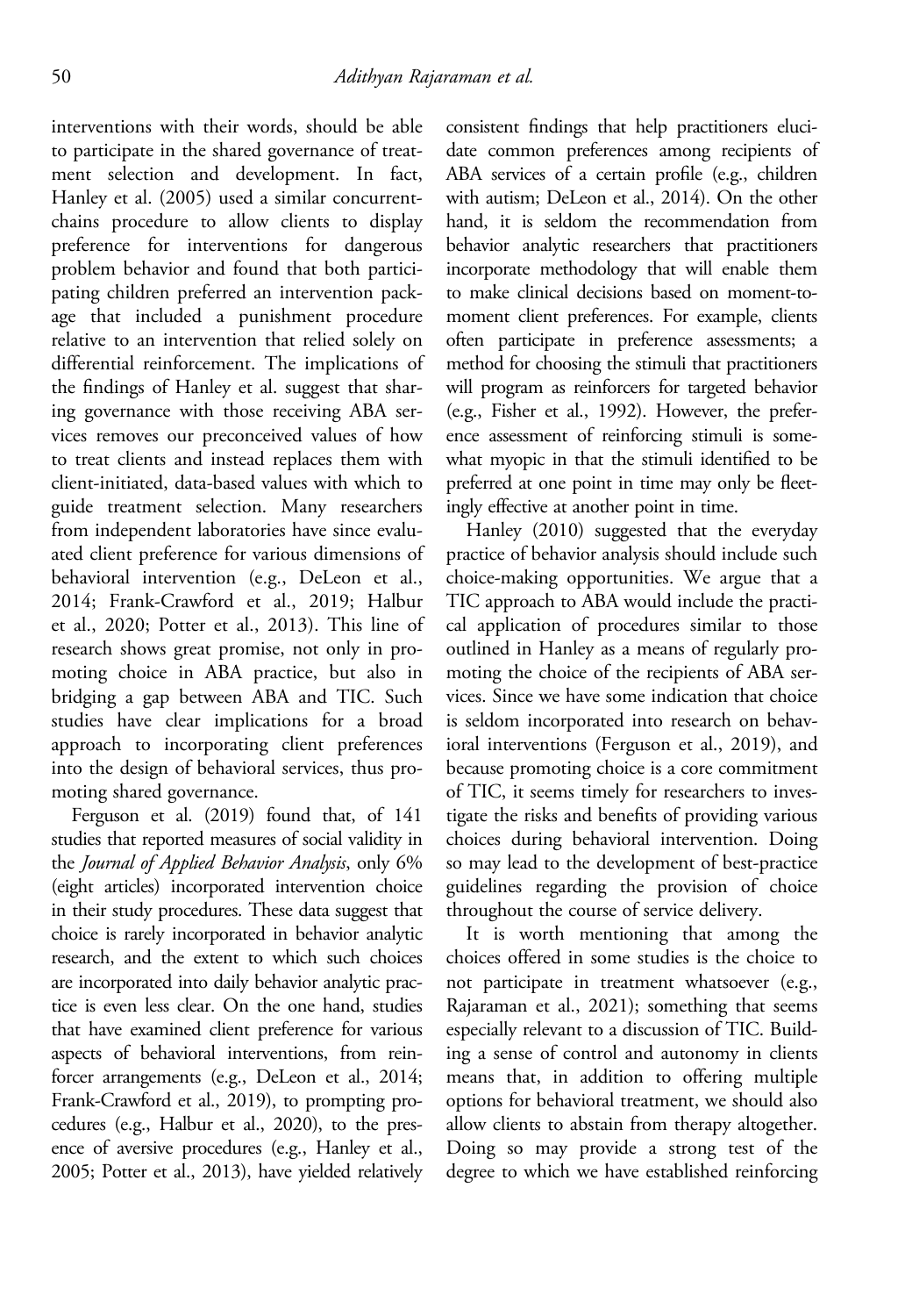environments replete with safety and trust (Heal & Hanley, 2007). Indeed, Bannerman et al. (1990) cogently argued why it may be important to let clients make choices that in the moment appear counter-therapeutic or nonhabilitative (e.g., to eat a donut or take a nap if they so choose).

#### Emphasize Skill Building

In describing skill building, the TIC literature typically emphasizes client empowerment (Hopper et al., 2010; Moses et al., 2003). Specifically, TIC proponents argue that acquiring adaptive behavior is a form of empowerment, and that recovery from trauma occurs in relationships that support learning and skill development (Moses et al., 2003). Behavior analytic researchers and practitioners are well-positioned to agree with such sentiments given the pervasive focus on skill development in every domain in which behavior analysis has been applied (e.g., Carr & Durand; 1985; Miltenberger et al., 2015; Silverman et al., 2002; Slaton & Hanley, 2016; Tiger et al., 2008; Van Houten et al., 1988). Emphasizing skill building is a cornerstone of ABA (Baer et al., 1968; Ghaemmaghami et al., 2021; Lovaas, 1987; Van Houten et al., 1988). Unlike previous sections of this discussion wherein we argued that ABA practice could benefit from adopting or inquiring about other commitments of TIC, the values underlying an emphasis on skill building are shared by the field of behavior analysis. In fact, this may be an area in which behavior analysis could make meaningful contributions to the efforts of the TIC movement. Put another way, behavior analysts already emphasize skill building, and doing so in light of the other core commitments of TIC may lead to recovery, adaptation, and success for trauma-afflicted clients receiving ABA services.

A defining feature of behavior analysis among psychological disciplines is the commitment to evaluating behavior as a subject matter in its own right (Catania, 2007; Moore, 2015; Skinner, 1938). As such, behavior analysts are likely to characterize most problems of human behavior, including trauma, as problems of a behavioral deficit or excess. When behavioral deficits are identified, skills are taught and acquired (Ahearn & Tiger, 2013; DeLeon et al., 2013). When behavioral excesses are identified (e.g., dangerous problem behavior), skills are still usually taught and acquired in efforts to "replace" the undesirable behavior with more appropriate, functionally equivalent alternatives (Carr & Durand, 1985; Drifke et al., 2020; Ghaemmaghami et al., 2016; cf., Johnston, 2006). Behavior analysts using a TIC approach would acknowledge the importance of skill building and prioritize treatment approaches that develop skills (e.g., differential reinforcement of alternative behavior) over those that do not (e.g., differential reinforcement of other behavior, noncontingent reinforcement, punishment).

In summary, our proposed framework for incorporating TIC into ABA involves: (a) acknowledging the potential trauma experienced by clients and assuming a universal sensitivity to trauma; (b) curating environments that ensure safety and trust by building and maintaining rapport with clients and identifying alternatives to intrusive restraint procedures (whenever possible), thereby reducing potential retraumatization; (c) promoting client autonomy and shared governance by arranging choice-making opportunities and methods of client validation throughout client intake and treatment development; and (d) choosing intervention options that teach adaptive skills whenever possible. As we noted above, some of these commitments are already aligned with behavior-analytic practice and underpinned by our ethics. Without specifically mentioning trauma, the Ethics Code for Behavior Analysts (BACB, 2020) outlines several guidelines that are consistent with a TIC approach, particularly as it relates to promoting client involvement, choice, and self-determination (core principle 2, code 2.09), prioritizing reinforcement-based procedures (code 2.14), meeting the diverse needs of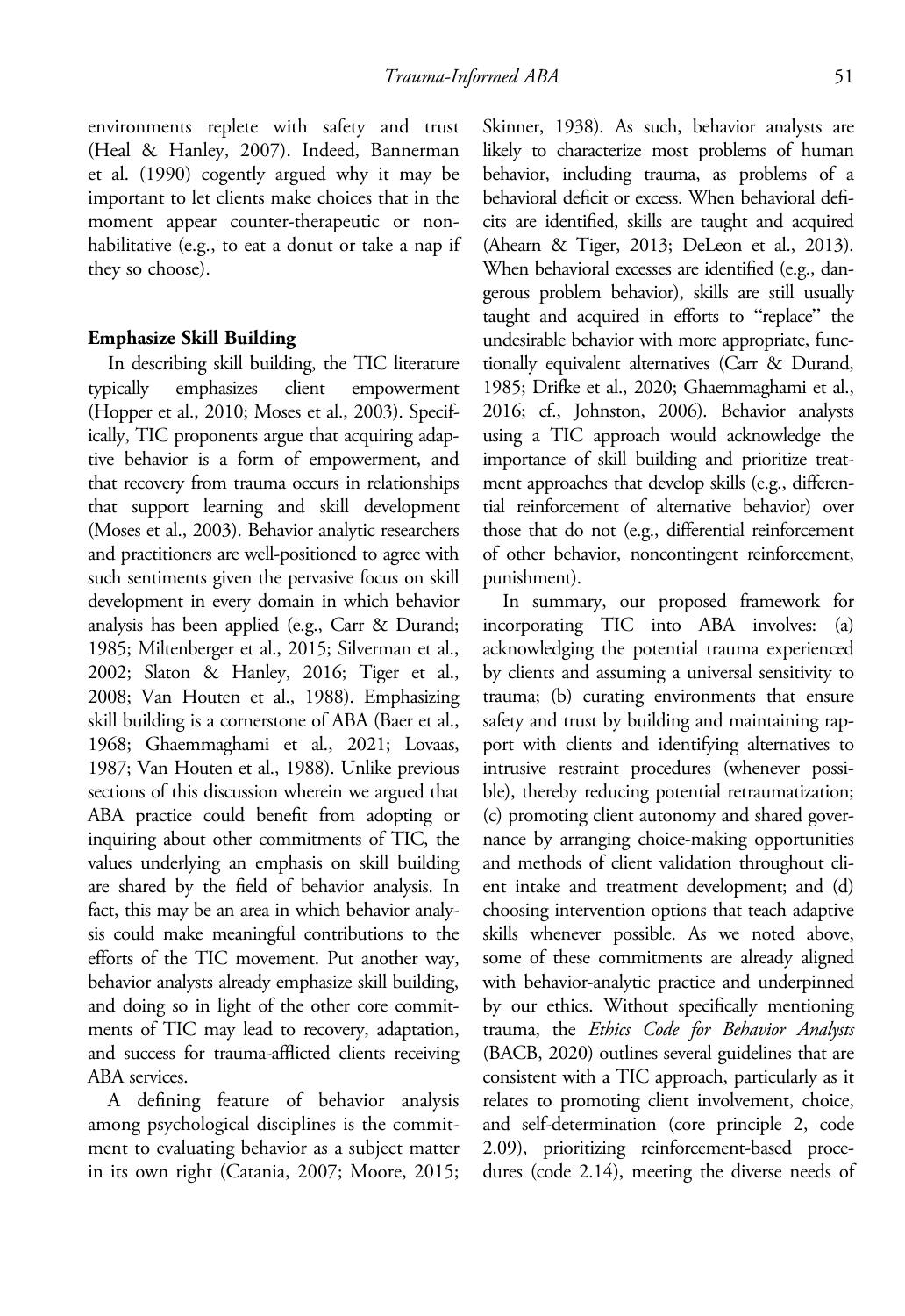the client (e.g., trauma history; code 2.14), respecting client preference (codes 2.13, 2.14), obtaining client consent or assent (2.11), and maximizing benefit and reducing harm (e.g., retraumatization; code 2.15, 3.01). Given the unique behavior analytic approach to identifying, analyzing, and addressing behavioral problems, we argue that behavior analysts working within a TIC framework may play a critical role in creating environments to support clients in overcoming the effects of trauma.

# Applying a Trauma-Informed Framework to Behavior Analytic Practice

It is well established that a number of factors influence individual responses to traumatic events (Brewin et al., 2000; Harvey, 1996; Trickey et al. 2012) and it may take time for a behavior analyst to determine how these events affect a client's current responding. As we noted above, it may be prudent to err on the side of caution when arranging the therapeutic or research context until more information is gathered. In what follows, we provide some examples of strategies and tactics that might help behavior analysts visualize how TIC could be incorporated into ABA practice in a preventative manner. This approach may be analogous to "tier one" strategies used in a positive behavioral interventions and supports model (PBIS, Sugai & Horner, 2020), whereby employing general, universal strategies both prioritizes prevention and allows quicker identification of those who need more specialized support. We acknowledge that the examples below are speculative, and that more research is needed to identify how this framework might be applied to produce the best therapeutic outcomes. We also acknowledge that much more research is needed to determine the degree to which specific behavioral strategies might be indicated or contraindicated for people with particular trauma histories.

What might a trauma-informed framework look like in practice? First, client assent would be prioritized, such that those receiving therapy, independent of language abilities, would be able to opt in or out of the therapeutic context (i.e., promote choice and shared governance). Consistently opting out would occasion careful analysis of features of the client's environment, so that aversive features might initially be removed, as well as ensuring consistent access to preferred social and nonsocial stimuli to engender "opting back in" (i.e., acknowledge trauma and its impact; ensure safety and trust). Client progress under these initial conditions would then allow therapists to gradually reintroduce routine events while building skills to be effective in their presence.

Second, behavior analysts would actively avoid programming features that might occasion trauma responses (i.e., acknowledge trauma and its impact; ensure safety and trust). Responses to trauma may indeed vary from person to person; however, ACEs are well documented, and a preventative TIC approach would acknowledge their potential impact. For example, considering that some clients may have experienced neglect, therapeutic contexts might be devoid of exclusionary time-out procedures. Rather than relying on extinction, efforts to disrupt contingencies between problem behavior and attention might be addressed by providing attention either noncontingently or for a range of existing responses. Considering that some clients may have experienced emotional, sexual, or physical abuse, manual restraint and physical management procedures would be avoided unless absolutely necessary to ensure physical safety. Moreover, physical prompting as part of a prompt hierarchy or escape extinction procedures involving physical prompting would be largely avoided and certainly reconsidered if their use resulted in any avoidance or emotional responses.

Third, behavior analysts would closely monitor any negative emotional responses to features of the therapeutic setting, behavioral expectations,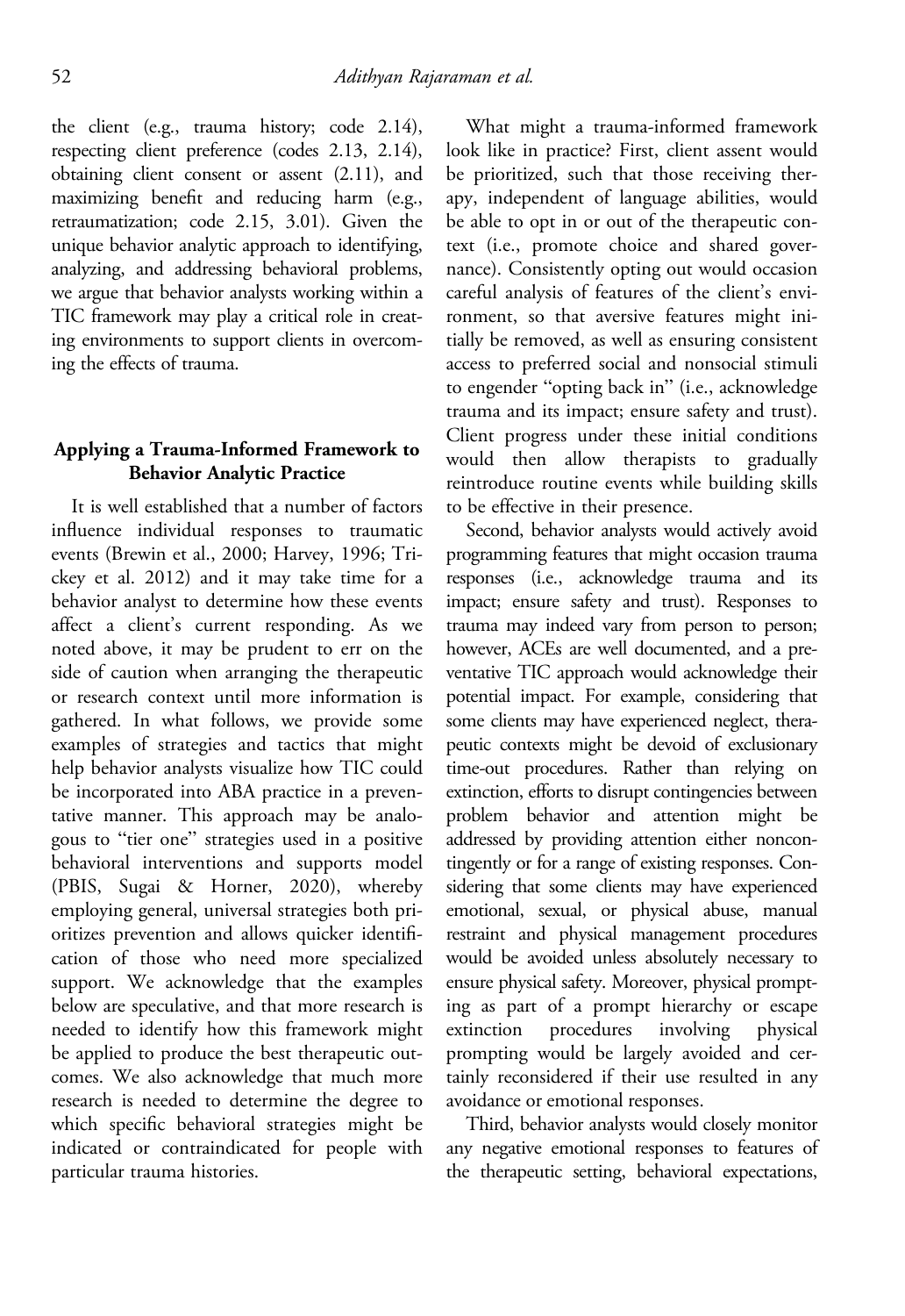or treatment strategies. These features would be adjusted quickly were negative emotional responses to occur (i.e., acknowledge trauma and its impact). For instance, engagement with new instructional objectives often requires working in a particular area, relinquishing preferred items during work sessions, and tolerating response prompting. Let us imagine, however, that while initiating a differential reinforcement procedure to teach the objective, the client protested when asked to come to the work area, cried when relinquishing their preferred item, and attempted to escape physical guidance. The behavior analyst might then adjust the treatment to target more immediate skills, such as transitioning to work areas, relinquishing preferred items, and displaying readiness to learn (i.e., emphasize skill building). Experiences with differential reinforcement of these simpler prerequisite skills would then commence, followed by reintroduction of the original teaching objectives (e.g., Hanley et al., 2014).

Rajaraman et al. (2021) provide another example of employing a trauma-informed framework. An "enhanced choice model" was evaluated with five clients who engaged in problem behavior sensitive to escape (among other reinforcers) and who displayed extreme discomfort (i.e., dangerous problem behavior) when physically managed by others. In this model, participants experienced a modified version of the skill-based treatment initially introduced by Hanley et al. (2014), wherein prompting and differential reinforcement were used to develop communication, toleration, and cooperation skills in the presence of the conditions that were shown to evoke problem behavior in baseline. Modifications unique to the enhanced choice model included (a) providing the ongoing option to participate in the skill-based treatment alongside alternative options to either "hang out" in another space—with noncontingent access to the reinforcers responsible for problem behavior—or to leave the therapeutic context altogether; (b) giving clients details of what to

expect in the treatment space—including the most challenging situation they would face should they choose to engage; (c) arranging opportunities for the client to choose which challenging situations to experience and which skills to practice during adult-led periods; and (d) committing to a hands-off treatment model wherein physical management of the client was prohibited. In other words, although clients were routinely exposed to and taught skills under evocative conditions correlated with their problem behavior (i.e., potentially traumatic events), they (a) were always safe from physical management, (b) had the agency and autonomy to participate in their own treatment throughout the process, (c) shared governance with behavior analysts in the planning of treatment goals, and (d) were taught important social skills to help them navigate evocative situations.

The five children completed the process across a time-frame similar to that reported in other skill-based treatment evaluations (e.g., Hanley et al., 2014; Santiago et al., 2016). All children acquired a complex repertoire of adaptive skills, taught under authentically challenging contexts, and did not engage in any dangerous problem behavior throughout the process and especially at the culmination of treatment, suggesting that the treatment minimized rather than exacerbated risk. Perhaps most important, all participating children independently chose the skill-based treatment context during 96% of opportunities, despite having ongoing options to leave or to go hang out with free access to reinforcers, suggesting they viewed the therapeutic context as both reinforcing and safe.

#### Conclusion and Future Directions

At the heart of ABA is a focus on problems of social significance, which requires behavior analysts to explore the application of our science to larger societal problems as data pertinent to those problems become available. For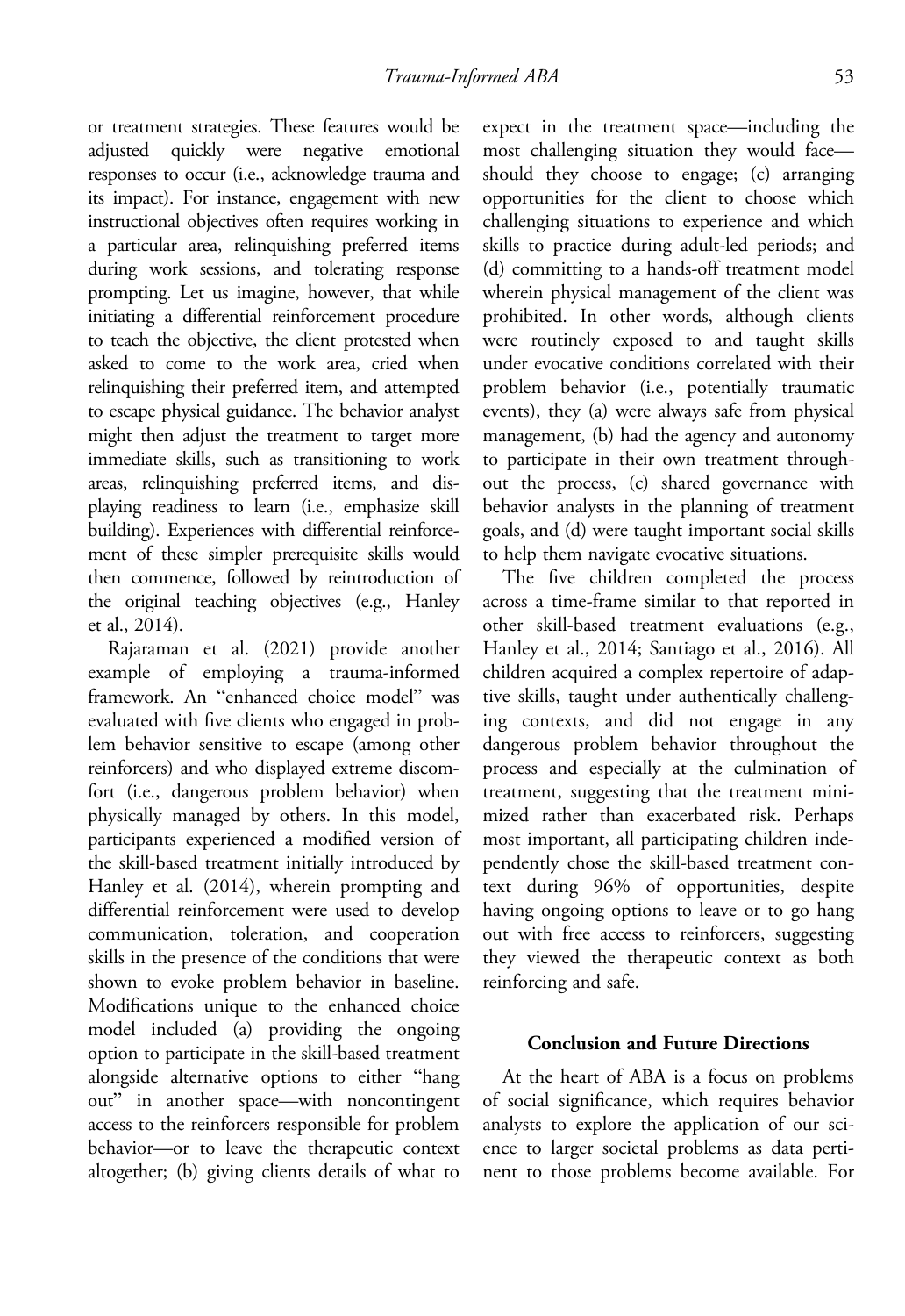example, behavior analysts have tackled such issues as recycling and energy use (e.g., Clayton & Nesnidol, 2017; O'Connor et al., 2010) as scientists from other disciplines revealed data regarding the impact of human behavior on the environment. More recently, behavior analysts have turned their attention to matters of diversity, inclusion, and social justice, drawing upon literature from related disciplines (e.g., public health) to prescribe a path toward culturally responsive care (e.g., Beaulieu et al., 2019; Fong et al., 2017; Miller et al. 2019). Quite rightly, many behavior analytic organizations and treatment providers have issued revised policies and procedures based on findings produced both within and outside our field [\(www.apbahome.](http://www.apbahome.net) [net](http://www.apbahome.net)). Despite the lack of research on the benefits of a trauma-informed framework (Maynard et al., 2019), it is difficult to deny the data on prevalence of trauma across the range of populations likely to receive ABA services (e.g., Darnell et al., 2019). It is also important to mention that a lack of validation does not necessarily imply that the approach is ineffective or harmful; it simply speaks to the need for more and better research. As noted before, we believe behavior analysts are well positioned to take on this challenge, and such evaluations can occur concurrently within the implementation of a trauma-informed framework. Taking a proactive approach to reducing potential retraumatization and increasing consumer participation seems prudent, and is aligned with the ethics and values that underpin ABA.

Developing a trauma-informed research agenda may also provide an opportunity to reflect on a greater breadth of measures, which could provide a more comprehensive account of treatment outcomes. In light of recent accusations that behavioral treatment approaches are associated with lifelong trauma (Kupferstein, 2018; McGill & Robinson, 2020), incorporating a broader range of measures could help us better understand negative experiences with ABA and provide a more compassionate rebuttal than criticizing the methodological rigor of studies that raise concerns about behavioral treatments (e.g., Leaf et al., 2018). Although follow-up measures of adaptive functioning and mental health issues might be necessary, there are likely more immediate measures that could go a long way in abating concerns about the trauma-inducing nature of behavioral treatments. For example, researchers and clinicians could proactively incorporate measures of client approach (or refusal) to sessions, frequency of choice provision during sessions, and engagement in emotional behavior indicating distress (e.g., crying) as standard operating procedures. Taking a more proactive approach to social validation of goals and procedures might also be useful, whereby these assessments are undertaken in collaboration with clients at the outset of the treatment process, rather than at the end (i.e., promoting choice and shared governance).

A TIC approach to ABA is possible and within reach in most settings in which ABA services are delivered to individuals at risk for having experienced trauma. Although there may be perceived barriers to their adoption, the commitments that define TIC are readily amenable to behavior analytic interpretation and application. Despite the lack of research demonstrating the necessity of TIC being integrated within ABA, we believe that an articulation of benefits to incorporating TIC into ABA practice is warranted, while preferred and nontraumatizing therapeutic conditions are continually researched. Specifically, we believe that this approach could increase the dignity and humanity with which we treat our clients by (a) potentially avoiding traumatizing or retraumatizing clients in our care, (b) increasing the social acceptability of ABA services, and (c) expanding the scope of service delivery to areas where there may be a mismatch between the nature of ABA procedures and the unique problems experienced by certain individuals (i.e., those with a trauma history). A universal embrace of TIC among behavior analysts may also prove fruitful in mitigating current and future concerns regarding how ABA is perceived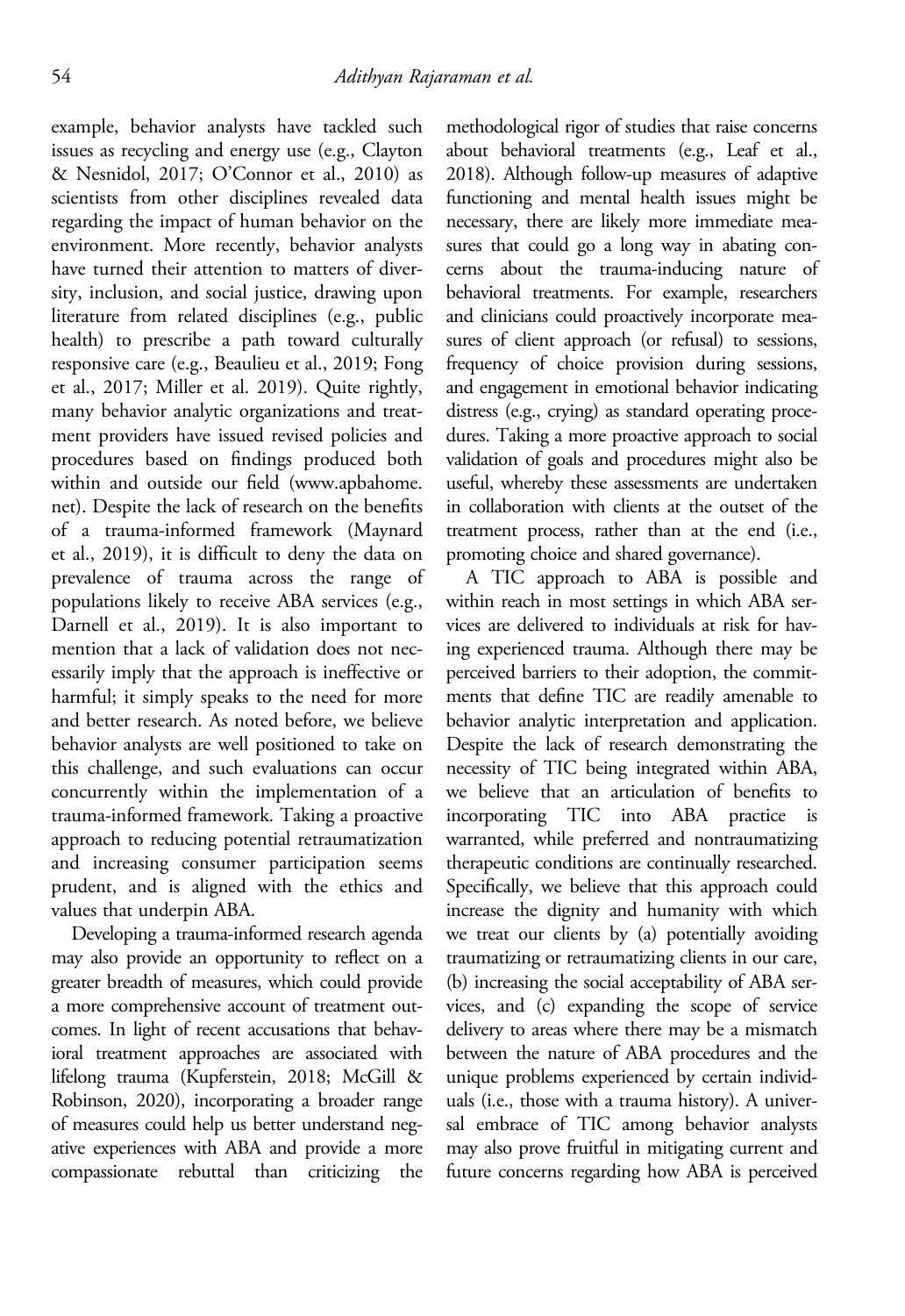by those who have and may experience it (e.g., Kupferstein, 2018). Further research aimed at ameliorating the effects of trauma, as well as "looking inward" at the ways in which our contemporary practices might contribute to trauma, is likely to improve both our practice and public perceptions of our field.

#### REFERENCES

- Ahearn, W. H., & Tiger, J. H. (2013). Behavioral approaches to the treatment of autism. In G. J. Madden, W. V. Dube, T. D. Hackenberg, G. P. Hanley, & K. A. Lattal (Eds.), APA handbook of behavior analysis, Vol. 2: Translating principles into practice (pp. 301-327). American Psychological Association. <https://doi.org/10.1037/13938-012>
- American Psychological Association (n.d.). Definition of trauma. Retrieved July 14, 2020, from [https://www.](https://www.apa.org/search?query=trauma) [apa.org/search?query](https://www.apa.org/search?query=trauma)=trauma.
- Angelakis, I., Austin, J. L., & Gooding, P. (2020). Association of childhood maltreatment with suicide behaviors among young people: A systematic review and meta-analysis. JAMA Network Open, 3(8), e2012563 e2012563. [https://doi.org/10.1001/](https://doi.org/10.1001/jamanetworkopen.2020.13095) [jamanetworkopen.2020.13095](https://doi.org/10.1001/jamanetworkopen.2020.13095)
- Baas, J. M. (2013). Individual differences in predicting aversive events and modulating contextual anxiety in a context and cue conditioning paradigm. Biological Psychology, 92(1), 17-25. [https://doi.org/10.1016/j.](https://doi.org/10.1016/j.biopsycho.2012.02.001) [biopsycho.2012.02.001](https://doi.org/10.1016/j.biopsycho.2012.02.001)
- Baer, D. M., Wolf, M. M., & Risley, T. R. (1968). Some current dimensions of applied behavior analysis. Journal of Applied Behavior Analysis, 1(1), 91. [https://doi.](https://doi.org/10.1901/jaba.1968.1-91) [org/10.1901/jaba.1968.1-91](https://doi.org/10.1901/jaba.1968.1-91)
- Baker, C. N., Brown, S. M., Wilcox, P., Verlenden, J. M., Black, C. L., & Grant, B. J. E. (2018). The implementation and effect of traumainformed care within residential youth services in rural Canada: A mixed methods case study. Psychological Trauma: Theory, Research, Practice, and Policy, 10(6), 666 -674.<https://doi.org/10.1037/tra0000327>
- Bannerman, D. J., Sheldon, J. B., Sherman, J. A., & Harchik, A. E. (1990). Balancing the right to habilitation with the right to personal liberties: The rights of people with developmental disabilities to eat too many doughnuts and take a nap. Journal of Applied Behavior Analysis, 23(1), 79-89. [https://doi.org/10.](https://doi.org/10.1901/jaba.1990.23-79) [1901/jaba.1990.23-79](https://doi.org/10.1901/jaba.1990.23-79)
- Batten, S. V., & Hayes, S. C. (2005). Acceptance and Commitment Therapy in the treatment of comorbid substance abuse and post-traumatic stress disorder: A case study. Clinical Case Studies, 4(3), 246-262. <https://doi.org/10.1177/1534650103259689>
- Beaulieu, L., Addington, J., & Almeida, D. (2019). Behavior analysts' training and practices regarding cultural diversity: The case for culturally competent care. Behavior Analysis in Practice, 12(3), 557-575. <https://doi.org/10.1007/s40617-018-00313-6>
- Behavior Analyst Certification Board (2020). Ethics code for behavior analysts. [https://www.bacb.com/ethics](https://www.bacb.com/ethics-information/ethics-codes/)[information/ethics-codes/](https://www.bacb.com/ethics-information/ethics-codes/)
- Bendall, S., Eastwood, O., Cox, G., Farrelly-Rosch, A., Nicoll, H., Peters, W., Bailey, A. P., McGorry, P. D., & Scanlan, F. (2020). A systematic review and synthesis of trauma-informed care within outpatient and counseling health settings for young people. Child Maltreatment, 26(3), 313-324. [https://](https://doi.org/10.1177/1077559520927468) [doi.org/10.1177/1077559520927468](https://doi.org/10.1177/1077559520927468)
- Berard, K. P., & Smith, R. G. (2008). Evaluating a positive parenting curriculum package: An analysis of the acquisition of key skills. Research on Social Work Practice, 18(5), 442-452. [https://doi.org/10.1177/](https://doi.org/10.1177/1049731508318656) [1049731508318656](https://doi.org/10.1177/1049731508318656)
- Berliner, L., & Kolko, D. J. (2016). Trauma informed care: A commentary and critique. Child Maltreatment, 21(2), 168-172. [https://doi.org/10.1177/](https://doi.org/10.1177/1077559516643785) [1077559516643785](https://doi.org/10.1177/1077559516643785)
- Birnbaum, S. (2019). Confronting the social determinants of health: Has the language of trauma informed care become a defense mechanism? Issues in Mental Health Nursing, 40(6), 476-481. [https://doi.org/10.1080/](https://doi.org/10.1080/01612840.2018.1563256) [01612840.2018.1563256](https://doi.org/10.1080/01612840.2018.1563256)
- Branson, C. E., Baetz, C. L., Horwitz, S. M., & Hoagwood, K. E. (2017). Trauma-informed juvenile justice systems: A systematic review of definitions and core components. Psychological Trauma: Theory, Research, Practice, and Policy, 9(6), 635. [https://doi.](https://doi.org/10.1037/tra0000255) [org/10.1037/tra0000255](https://doi.org/10.1037/tra0000255)
- Brewin, C. R., Andrews, B., & Valentine, J. D. (2000). Meta-analysis of risk factors for posttraumatic stress disorder in trauma-exposed adults. Journal of Consulting and Clinical Psychology, 68(5), 748-766. [https://](https://doi.org/10.1037/0022-006X.68.5.748) [doi.org/10.1037/0022-006X.68.5.748](https://doi.org/10.1037/0022-006X.68.5.748)
- Call, N. A., & Lomas-Mevers, J. E. (2014). The relative influence of motivating operations for positive and negative reinforcement on problem behavior during demands. Behavioral Interventions, 29(1), 4-20. <https://doi.org/10.1002/bin.1374>
- Carbone, V. J., Morgenstern, B., Zecchin-Tirri, G., & Kolberg, L. (2010). The role of the reflexiveconditioned motivating operation (CMO-R) during discrete trial instruction of children with autism. Focus on Autism and Other Developmental Disabilities, 25(2), 110-124. [https://doi.org/10.1177/](https://doi.org/10.1177/1088357610364393) [1088357610364393](https://doi.org/10.1177/1088357610364393)
- Carr, E. G., & Durand, V. M. (1985). Reducing behavior problems through functional communication training. Journal of Applied Behavior Analysis, 18(2), 111- 126.<https://doi.org/10.1901/jaba.1985.18-111>
- Carr, J. E., Severtson, J. M., & Lepper, T. L. (2009). Noncontingent reinforcement is an empirically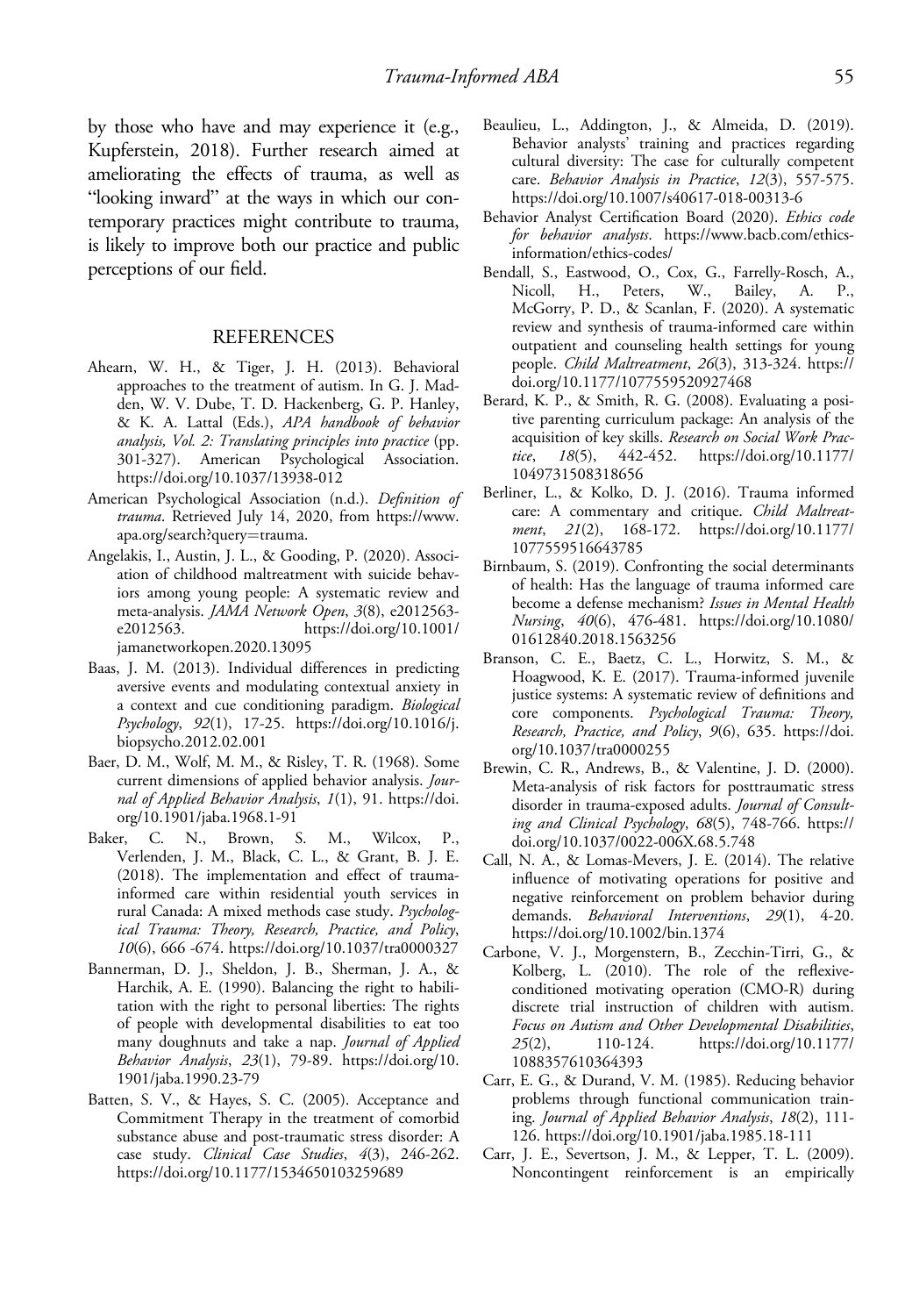supported treatment for problem behavior exhibited by individuals with developmental disabilities. Research in Developmental Disabilities, 30(1), 44-57. <https://doi.org/10.1016/j.ridd.2008.03.002>

- Catania, A. C. (1975). Freedom and knowledge: An experimental analysis of preference in pigeons 1. Journal of the Experimental Analysis of Behavior, 24(1), 89-106.<https://doi.org/10.1901/jeab.1975.24-89>
- Catania, A. C. (2007). Learning (5th ed.). Sloan Publishing.
- Catania, A. C., & Sagvolden, T. (1980). Preference for free choice over forced choice in pigeons. Journal of the Experimental Analysis of Behavior, 34(1), 77-86. <https://doi.org/10.1901/jeab.1980.34-77>
- Centers for Disease Control and Prevention (2019, November). Adverse childhood experiences (ACES): Preventing early trauma to improve adult health. CDC Vital Signs. [https://www.cdc.gov/vitalsigns/aces/](https://www.cdc.gov/vitalsigns/aces/index.html) [index.html](https://www.cdc.gov/vitalsigns/aces/index.html)
- Chamberlain, P. D., Rodgers, J., Crowley, M. J., White, S. E., Freeston, M. H., & South, M. (2013). A potentiated startle study of uncertainty and contextual anxiety in adolescents diagnosed with autism spectrum disorder. Molecular Autism, 4(1), 1-11. <https://doi.org/10.1186/2040-2392-4-31>
- Champine, R. B., Lang, J. M., Nelson, A. M., Hanson, R. F., & Tebes, J. K. (2019). Systems measures of a trauma-informed approach: A systematic review. American Journal of Community Psychology, 64(3-4), 418-437. [https://doi.org/10.1002/ajcp.](https://doi.org/10.1002/ajcp.12388) [12388](https://doi.org/10.1002/ajcp.12388)
- Clark, H. B., Crosland, K. A., Geller, D., Cripe, M., Kenney, T., Neff, B., & Dunlap, G. (2008). A functional approach to reducing runaway behavior and stabilizing placements for adolescents in foster care. Research on Social Work Practice, 18(5), 429-441. <https://doi.org/10.1177/1049731508314265>
- Clayton, M., & Nesnidol, S. (2017). Reducing electricity use on campus: The use of prompts, feedback, and goal setting to decrease excessive classroom lighting. Journal of Organizational Behavior Management, 37(2), 196-206. [https://doi.org/10.1080/01608061.](https://doi.org/10.1080/01608061.2017.1325823) [2017.1325823](https://doi.org/10.1080/01608061.2017.1325823)
- Cocozza, J. J., Jackson, E. W., Hennigan, K., Morrissey, J. P., Reed, B. G., Fallot, R., & Banks, S. (2005). Outcomes for women with co-occurring disorders and trauma: Program-level effects. Journal of Substance Abuse Treatment, 28(2), 109-119. [https://](https://doi.org/10.1016/j.jsat.2004.08.010) [doi.org/10.1016/j.jsat.2004.08.010](https://doi.org/10.1016/j.jsat.2004.08.010)
- Cooper, J. O., Heron, T. E., & Heward, W. L. (2019). Applied Behavior Analysis (3rd ed.). Pearson Education.
- Crockett, J. L., & Hagopian, L. P. (2006). Prompting procedures as establishing operations for escapemaintained behavior. Behavioral Interventions: Theory & Practice in Residential & Community-Based Clinical Programs, 21(1), 65-71. [https://doi.org/10.1002/](https://doi.org/10.1002/bin.204) [bin.204](https://doi.org/10.1002/bin.204)
- Crosland, K. A., Cigales, M., Dunlap, G., Neff, B., Clark, H. B., Giddings, T., & Blanco, A. (2008). Using staff training to decrease the use of restrictive procedures at two facilities for foster care children. Research on Social Work Practice, 18(5), 401-409. <https://doi.org/10.1177/1049731507314006>
- Crumlish, N., & O'Rourke, K. (2010). A systematic review of treatments for post-traumatic stress disorder among refugees and asylum-seekers. The Journal of Nervous and Mental Disease, 198(4), 237-251. <https://doi.org/10.1097/NMD.0b013e3181d61258>
- Curry, S. M., Gravina, N. E., Sleiman, A. A., & Richard, E. (2019). The effects of engaging in rapport-building behaviors on productivity and discretionary effort. Journal of Organizational Behavior Management, 39, 213-226. [https://doi.org/10.1080/](https://doi.org/10.1080/01608061.2019.1667940) [01608061.2019.1667940](https://doi.org/10.1080/01608061.2019.1667940)
- Darnell, D., Flaster, A., Hendricks, K., Kerbrat, A., & Comtois, K. A. (2019). Adolescent clinical populations and associations between trauma and behavioral and emotional problems. Psychological Trauma: Theory, Research, Practice, and Policy, 11(3), 266-273.<https://doi.org/10.1037/tra0000371>
- DeCandia, C. J., Guarino, K., & Clervil, R. (2014). Trauma-informed care and trauma-specific services: A comprehensive approach to trauma intervention. The National Center on Family Homelessness. [https://www.](https://www.air.org/sites/default/files/downloads/report/Trauma-Informed%20Care%20White%20Paper_October%202014.pdf) air.org/sites/default/fi[les/downloads/report/Trauma-](https://www.air.org/sites/default/files/downloads/report/Trauma-Informed%20Care%20White%20Paper_October%202014.pdf)[Informed%20Care%20White%20Paper\\_October%](https://www.air.org/sites/default/files/downloads/report/Trauma-Informed%20Care%20White%20Paper_October%202014.pdf) [202014.pdf](https://www.air.org/sites/default/files/downloads/report/Trauma-Informed%20Care%20White%20Paper_October%202014.pdf)
- DeLeon, I. G., Bullock, C. E., & Catania, A. C. (2013). Arranging reinforcement contingencies in applied settings: Fundamentals and implications of recent basic and applied research. In G. J. Madden, W. V. Dube, T. D. Hackenberg, G. P. Hanley, & K. A. Lattal, K. A. (Eds.), APA handbook of behavior analysis, Vol. 2: Translating principles into practice. (pp. 47-75). American Psychological Association. [https://doi.org/10.](https://doi.org/10.1037/13938-003) [1037/13938-003](https://doi.org/10.1037/13938-003)
- DeLeon, I. G., Chase, J. A., Frank-Crawford, M. A., Carreau-Webster, A. B., Triggs, M. M., Bullock, C. E., & Jennett, H. K. (2014). Distributed and accumulated reinforcement arrangements: Evaluations of efficacy and preference. Journal of Applied Behavior Analysis, 47(2), 293-313. [https://doi.org/10.](https://doi.org/10.1002/jaba.116) [1002/jaba.116](https://doi.org/10.1002/jaba.116)
- DeLeon, I. G., & Iwata, B. A. (1996). Evaluation of a multiple-stimulus presentation format for assessing reinforcer preferences. Journal of Applied Behavior Analysis, 29(4), 519-533. [https://doi.org/10.1901/](https://doi.org/10.1901/jaba.1996.29-519) [jaba.1996.29-519](https://doi.org/10.1901/jaba.1996.29-519)
- Dinsmoor, J. A. (1995). Stimulus control: Part I. The Behavior Analyst, 18(1), 51-68. [https://doi.org/10.](https://doi.org/10.1007/BF03392691) [1007/BF03392691](https://doi.org/10.1007/BF03392691)
- Dinsmoor, J. A. (2001). Stimuli inevitably generated by behavior that avoids electric shock are inherently reinforcing. Journal of the Experimental Analysis of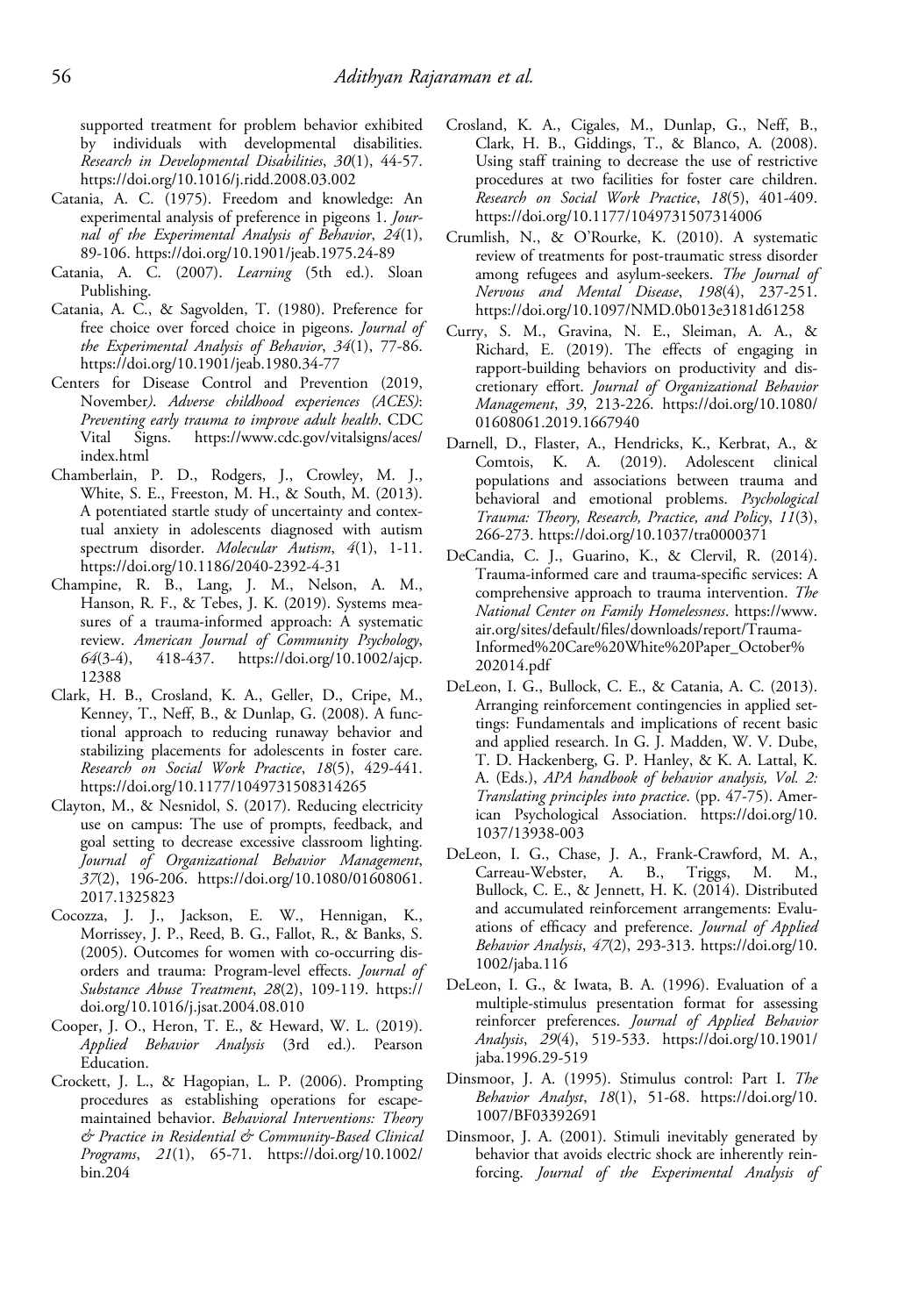Behavior, 75(3), 311-333. [https://doi.org/10.1901/](https://doi.org/10.1901/jeab.2001.75-311) [jeab.2001.75-311](https://doi.org/10.1901/jeab.2001.75-311)

- Drifke, M. A., Tiger, J. H., & Lillie, M. A. (2020). DRA contingencies promote improved tolerance to delayed reinforcement during FCT compared to DRO and fixed-time schedules. Journal of Applied Behavior Analysis, 53(3), 1579-1592. [https://doi.org/10.1002/](https://doi.org/10.1002/jaba.704) [jaba.704](https://doi.org/10.1002/jaba.704)
- Dunlap, G., DePerczel, M., Clarke, S., Wilson, D., Wright, S., White, R., & Gomez, A. (1994). Choice making to promote adaptive behavior for students with emotional and behavioral challenges. Journal of Applied Behavior Analysis, 27(3), 505-518. [https://](https://doi.org/10.1901/jaba.1994.27-505) [doi.org/10.1901/jaba.1994.27-505](https://doi.org/10.1901/jaba.1994.27-505)
- Euser, S., Alink, L. R., Tharner, A., Van IJzendoorn, M. H., & Bakermans-Kranenburg, M. J. (2014). Out of home placement to promote safety? The prevalence of physical abuse in residential and foster care. Children and Youth Services Review, 37, 64-70. [https://doi.org/10.1016/j.childyouth.2013.](https://doi.org/10.1016/j.childyouth.2013.12.002) [12.002](https://doi.org/10.1016/j.childyouth.2013.12.002)
- Felitti, V. J., Anda, R. F., Nordenberg, D., Williamson, D. F., Spitz, A. M., Edwards, V., Koss, M. P., & Marks, J. S. (1998). Relationship of childhood abuse and household dysfunction to many of the leading causes of death in adults: The adverse childhood experiences (ACE) study. American Journal of Preventive Medicine, 14(4), 245-258. [https://doi.](https://doi.org/10.1016/S0749-3797) [org/10.1016/S0749-3797](https://doi.org/10.1016/S0749-3797)(98)00017-8
- Ferguson, J. L., Cihon, J. H., Leaf, J. B., Van Meter, S. M., McEachin, J., & Leaf, R. (2019). Assessment of social validity trends in the Journal of Applied Behavior Analysis. European Journal of Behavior Analysis, 20(1), 146-157. [https://doi.org/10.](https://doi.org/10.1080/15021149.2018.1534771) [1080/15021149.2018.1534771](https://doi.org/10.1080/15021149.2018.1534771)
- Fiorillo, D., McLean, C., Pistorello, J., Hayes, S. C., & Follette, V. M. (2017). Evaluation of a web-based acceptance and commitment therapy program for women with trauma-related problems: A pilot study. Journal of Contextual Behavioral Science, 6(1), 104- 113.<https://doi.org/10.1016/j.jcbs.2016.11.003>
- Fisher, W., Piazza, C. C., Bowman, L. G., Hagopian, L. P., Owens, J. C., & Slevin, I. (1992). A comparison of two approaches for identifying reinforcers for persons with severe and profound disabilities. Journal of Applied Behavior Analysis, 25(2), 491- 498.<https://doi.org/10.1901/jaba.1992.25-491>
- Fisher, W. W., Thompson, R. H., Piazza, C. C., Crosland, K., & Gotjen, D. (1997). On the relative reinforcing effects of choice and differential consequences. Journal of Applied Behavior Analysis, 30(3), 423-438.<https://doi.org/10.1901/jaba.1997.30-423>
- Fong, E. H., Ficklin, S., & Lee, H. Y. (2017). Increasing cultural understanding and diversity in applied behavior analysis. Behavior Analysis: Research and Practice, 17(2), 103.<https://doi.org/10.1037/bar0000076>
- Frank-Crawford, M. A., Borrero, J. C., Newcomb, E. T., Chen, T., & Schmidt, J. D. (2019). Preference for

and efficacy of accumulated and distributed response–reinforcer arrangements during skill acquisition. Journal of Behavioral Education, 28(2), 227-257. <https://doi.org/10.1007/s10864-018-09312-7>

- Friman, P. C., & Dymond, S. (2020). The fear factor: A functional perspective on anxiety. In Functional analysis in clinical treatment (pp. 375-397). Academic Press. [https://doi.org/10.1016/B978-0-12-805469-7.](https://doi.org/10.1016/B978-0-12-805469-7.00016-4) [00016-4](https://doi.org/10.1016/B978-0-12-805469-7.00016-4)
- Friman, P. C., Hayes, S. C., & Wilson, K. G. (1998a). Why behavior analysts should study emotion: The example of anxiety. Journal of Applied Behavior Analysis, 31(1), 137-156. [https://doi.org/10.1901/jaba.](https://doi.org/10.1901/jaba.1998.31-137) [1998.31-137](https://doi.org/10.1901/jaba.1998.31-137)
- Friman, P. C., Hayes, S. C., & Wilson, K. G. (1998b). Behavior analysis of private events is possible, progressive, and nondualistic: A response to Lamal. Journal of Applied Behavior Analysis, 31(4), 707-708. <https://doi.org/10.1901/jaba.1998.31-707>
- Frost, R., Hyland, P., McCarthy, A., Halpin, R., Shevlin, M., & Murphy, J. (2019). The complexity of trauma exposure and response: Profiling PTSD and CPTSD among a refugee sample. Psychological Trauma: Theory, Research, Practice, and Policy, 11(2), 165–175.<https://doi.org/10.1037/tra0000408>
- Ghaemmaghami, M., Hanley, G. P., & Jessel, J. (2016). Contingencies promote delay tolerance. Journal of Applied Behavior Analysis, 49(3), 548-575. [https://](https://doi.org/10.1002/jaba.333) [doi.org/10.1002/jaba.333](https://doi.org/10.1002/jaba.333)
- Ghaemmaghami, M., Hanley, G. P., & Jessel, J. (2021). Functional communication training: From efficacy to effectiveness. Journal of Applied Behavior Analysis, 54(1), 122-143.<https://doi.org/10.1002/jaba.762>
- Guarino, K., Soares, P., Konnath, K., Clervil, R., & Bassuk, E. (2009). Trauma-informed organizational toolkit. Center for Mental Health Services, Substance Abuse and Mental Health Services Administration. [https://www.air.org/sites/default/](https://www.air.org/sites/default/files/downloads/report/Trauma-Informed_Organizational_Toolkit_0.pdf)files/downloads/ [report/Trauma-Informed\\_Organizational\\_Toolkit\\_](https://www.air.org/sites/default/files/downloads/report/Trauma-Informed_Organizational_Toolkit_0.pdf) [0.pdf](https://www.air.org/sites/default/files/downloads/report/Trauma-Informed_Organizational_Toolkit_0.pdf)
- Halbur, M. E., Kodak, T., Wood, R., & Corrigan, E. (2020). An evaluation of parent preference for prompting procedures. Journal of Applied Behavior Analysis, 53(2), 707-726. [https://doi.org/10.1002/](https://doi.org/10.1002/jaba.616) [jaba.616](https://doi.org/10.1002/jaba.616)
- Hanley, G. P. (2010). Toward effective and preferred programming: A case for the objective measurement of social validity with recipients of behavior-change programs. Behavior Analysis in Practice, 3(1), 13-21. <https://doi.org/10.1007/BF03391754>
- Hanley, G. P., Jin, C. S., Vanselow, N. R., & Hanratty, L. A. (2014). Producing meaningful improvements in problem behavior of children with autism via synthesized analyses and treatments. Journal of Applied Behavior Analysis, 47(1), 16-36. <https://doi.org/10.1002/jaba.106>
- Hanley, G. P., Piazza, C. C., Fisher, W. W., Contrucci, S. A., & Maglieri, K. A. (1997).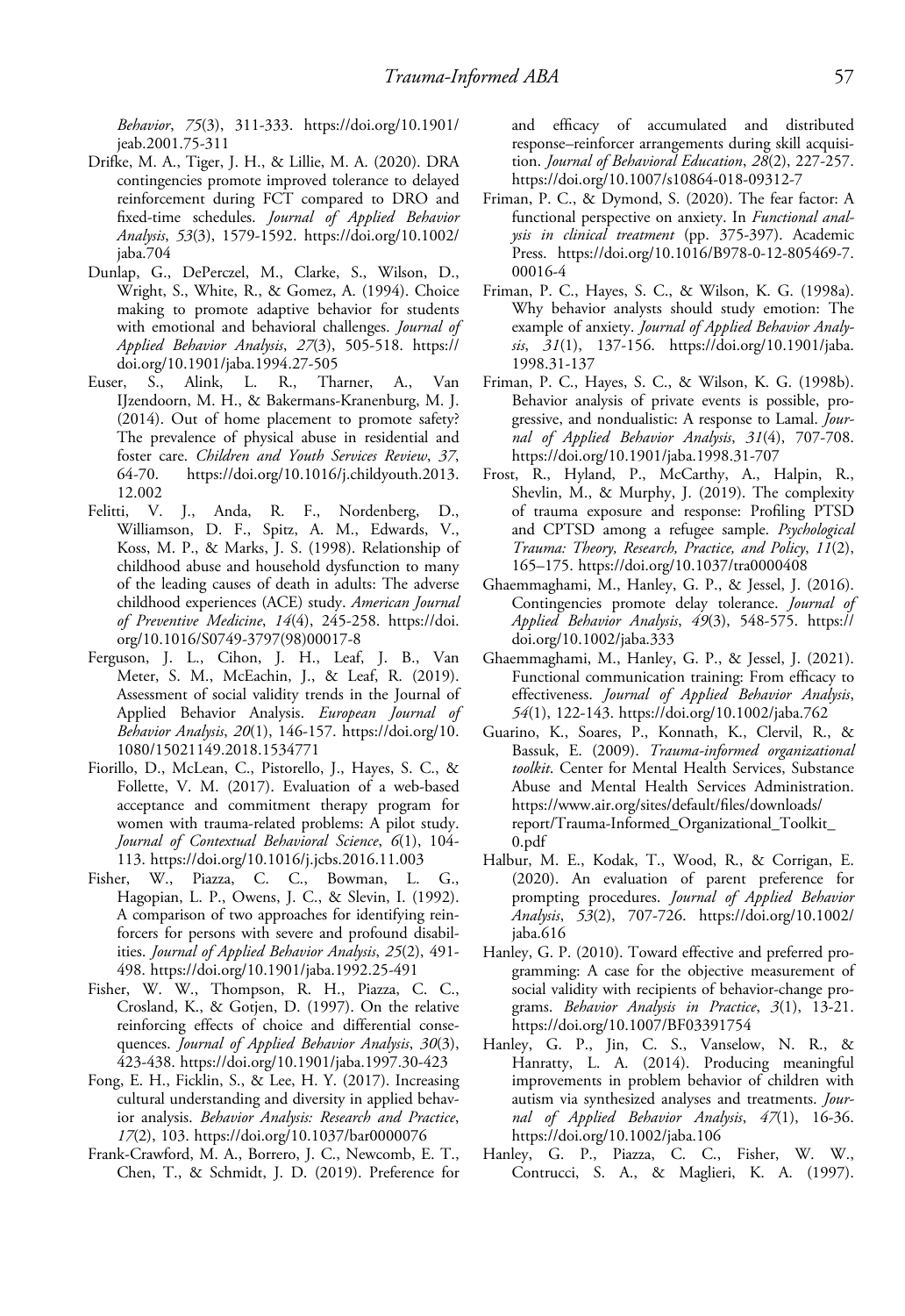Evaluation of client preference for function-based treatment packages. Journal of Applied Behavior Analysis, 30(3), 459-473. [https://doi.org/10.1901/jaba.](https://doi.org/10.1901/jaba.1997.30-459) [1997.30-459](https://doi.org/10.1901/jaba.1997.30-459)

- Hanley, G. P., Piazza, C. C., Fisher, W. W., & Maglieri, K. A. (2005). On the effectiveness of and preference for punishment and extinction components of function-based interventions. Journal of Applied Behavior Analysis, 38(1), 51-65. [https://doi.](https://doi.org/10.1901/jaba.2005.6-04) [org/10.1901/jaba.2005.6-04](https://doi.org/10.1901/jaba.2005.6-04)
- Hanson, R. F., & Lang, J. (2016). A critical look at trauma-informed care among agencies and systems serving maltreated youth and their families. Child Maltreatment, 21(2), 95-100. [https://doi.org/10.](https://doi.org/10.1177/1077559516635274) [1177/1077559516635274](https://doi.org/10.1177/1077559516635274)
- Harris, M., & Fallot, R. D. (2001). Envisioning a traumainformed service system: A vital paradigm shift. New Directions for Mental Health Services, 2001(89), 3-22. <https://doi.org/10.1002/yd.23320018903>
- Harvey, M. R. (1996). An ecological view of psychological trauma and trauma recovery. Journal of Traumatic Stress, 9(1), 3-23. [https://doi.org/10.1007/](https://doi.org/10.1007/BF02116830) [BF02116830](https://doi.org/10.1007/BF02116830)
- Heal, N. A., & Hanley, G. P. (2007). Evaluating preschool children's preferences for motivational systems during instruction. Journal of Applied Behavior Analysis, 40(2), 249-261. [https://doi.org/10.1901/jaba.](https://doi.org/10.1901/jaba.2007.59-05) [2007.59-05](https://doi.org/10.1901/jaba.2007.59-05)
- Herrnstein, R. J. (1961). Relative and absolute strength of response as a function of frequency of reinforcement. Journal of the Experimental Analysis of Behavior, 4(3), 267.<https://doi.org/10.1901/jeab.1961.4-267>
- Hibbard, R. A., Desch, L. W., & Committee on Child Abuse and Neglect. (2007). Maltreatment of children with disabilities. Pediatrics, 119(5), 1018-1025. <https://doi.org/10.1542/peds.2007-0565>
- Holburn, S. (1997). A renaissance in residential behavior analysis? A historical perspective and a better way to help people with challenging behavior. The Behavior Analyst, 20(2), 61-85. [https://doi.org/10.1007/](https://doi.org/10.1007/BF03392765) [BF03392765](https://doi.org/10.1007/BF03392765)
- Hopper, E., Bassuk, E., & Olivet, J. (2010). Shelter from the storm: Trauma-informed care in homelessness services settings. The Open Health Services and Policy Journal, 3(1), 80-100. [https://doi.org/10.2174/](https://doi.org/10.2174/1874924001003010080) [1874924001003010080](https://doi.org/10.2174/1874924001003010080)
- Hughes, K., Bellis, M. A., Hardcastle, K. A., Sethi, D., Butchart, A., Mikton, C., Jones, L., & Dunne, M. P. (2017). The effect of multiple adverse childhood experiences on health: A systematic review and meta-analysis. The Lancet Public Health, 2(8), e356-e366. [https://doi.org/10.1016/](https://doi.org/10.1016/S2468-2667) [S2468-2667](https://doi.org/10.1016/S2468-2667)(17)30118-4
- Isobel, S., & Edwards, C. (2017). Using trauma informed care as a nursing model of care in an acute inpatient mental health unit: A practice development process. International Journal of Mental Health Nursing, 26(1), 88-94.<https://doi.org/10.1111/inm.12236>
- Jiang, S., Postovit, L., Cattaneo, A., Binder, E. B., & Aitchison, K. J. (2019). Epigenetic modifications in stress response genes associated with childhood trauma. Frontiers in Psychiatry, 10, 808. [https://doi.](https://doi.org/10.3389/fpsyt.2019.00808) [org/10.3389/fpsyt.2019.00808](https://doi.org/10.3389/fpsyt.2019.00808)
- Johnston, J. M. (1991). What can behavior analysis learn from the aversives controversy? The Behavior Analyst, 14(2), 187-196. https://doi.org/10.1007/ 14(2), 187-196. [https://doi.org/10.1007/](https://doi.org/10.1007/BF03392569) [BF03392569](https://doi.org/10.1007/BF03392569)
- Johnston, J. M. (2006). "Replacing" problem behavior: An analysis of tactical alternatives. The Behavior Analyst, 29(1), 1-11. [https://doi.org/10.1007/](https://doi.org/10.1007/BF03392114) [BF03392114](https://doi.org/10.1007/BF03392114)
- Kajeepeta, S., Gelaye, B., Jackson, C. L., & Williams, M. A. (2015). Adverse childhood experiences are associated with adult sleep disorders: A systematic review. Sleep Medicine, 16(3), 320-330. <https://doi.org/10.1016/j.sleep.2014.12.013>
- Kelly, A. N., Axe, J. B., Allen, R. F., & Maguire, R. W. (2015). Effects of presession pairing on the challenging behavior and academic responding of children with autism. Behavioral Interventions, 30(2), 135- 156.<https://doi.org/10.1002/bin.1408>
- Kerns, C. M., Newschaffer, C. J., & Berkowitz, S. J. (2015). Traumatic childhood events and autism spectrum disorder. Journal of Autism and Developmental Disorders, 45(11), 3475-3486. [https://doi.org/10.](https://doi.org/10.1007/s10803-015-2392-y) [1007/s10803-015-2392-y](https://doi.org/10.1007/s10803-015-2392-y)
- Köhler, M., Schäfer, H., Goebel, S., & Pedersen, A. (2018). The role of disclosure attitudes in the relationship between posttraumatic stress disorder symptom severity and perceived social support among emergency service workers. Psychiatry Research, 270, 602-610. [https://doi.org/10.1016/j.psychres.](https://doi.org/10.1016/j.psychres.2018.10.049) [2018.10.049](https://doi.org/10.1016/j.psychres.2018.10.049)
- Kupferstein, H. (2018). Evidence of increased PTSD symptoms in autistics exposed to applied behavior analysis. Advances in Autism,  $4(1)$ , 19-29. [https://doi.](https://doi.org/10.1108/AIA-08-2017-0016) [org/10.1108/AIA-08-2017-0016](https://doi.org/10.1108/AIA-08-2017-0016)
- Leaf, J. B., Ross, R. K., Cihon, J. H., & Weiss, M. J. (2018). Evaluating Kupferstein's claims of the relationship of behavioral intervention to PTSS for individuals with autism. Advances in Autism, 4(3), 122- 129.<https://doi.org/10/1108/AIA-02-2018-0007>
- LeBlanc, L. A., Heinicke, M. R., & Baker, J. C. (2012). Expanding the consumer base for behavior-analytic services: Meeting the needs of consumers in the 21st century. Behavior Analysis in Practice, 5(1), 4-14. <https://doi.org/10.1007/BF03391813>
- Levinson, J. (2017). Trauma-informed social work practice. Social Work, 62(2), 105-113. [https://doi.org/10.](https://doi.org/10.1093/sw/swx001) [1093/sw/swx001](https://doi.org/10.1093/sw/swx001)
- Lovaas, O. I. (1987). Behavioral treatment and normal educational and intellectual functioning in young autistic children. Journal of Consulting and Clinical Psychology, 55(1), 3. [https://doi.org/10.1037/0022-](https://doi.org/10.1037/0022-006X.55.1.3) [006X.55.1.3](https://doi.org/10.1037/0022-006X.55.1.3)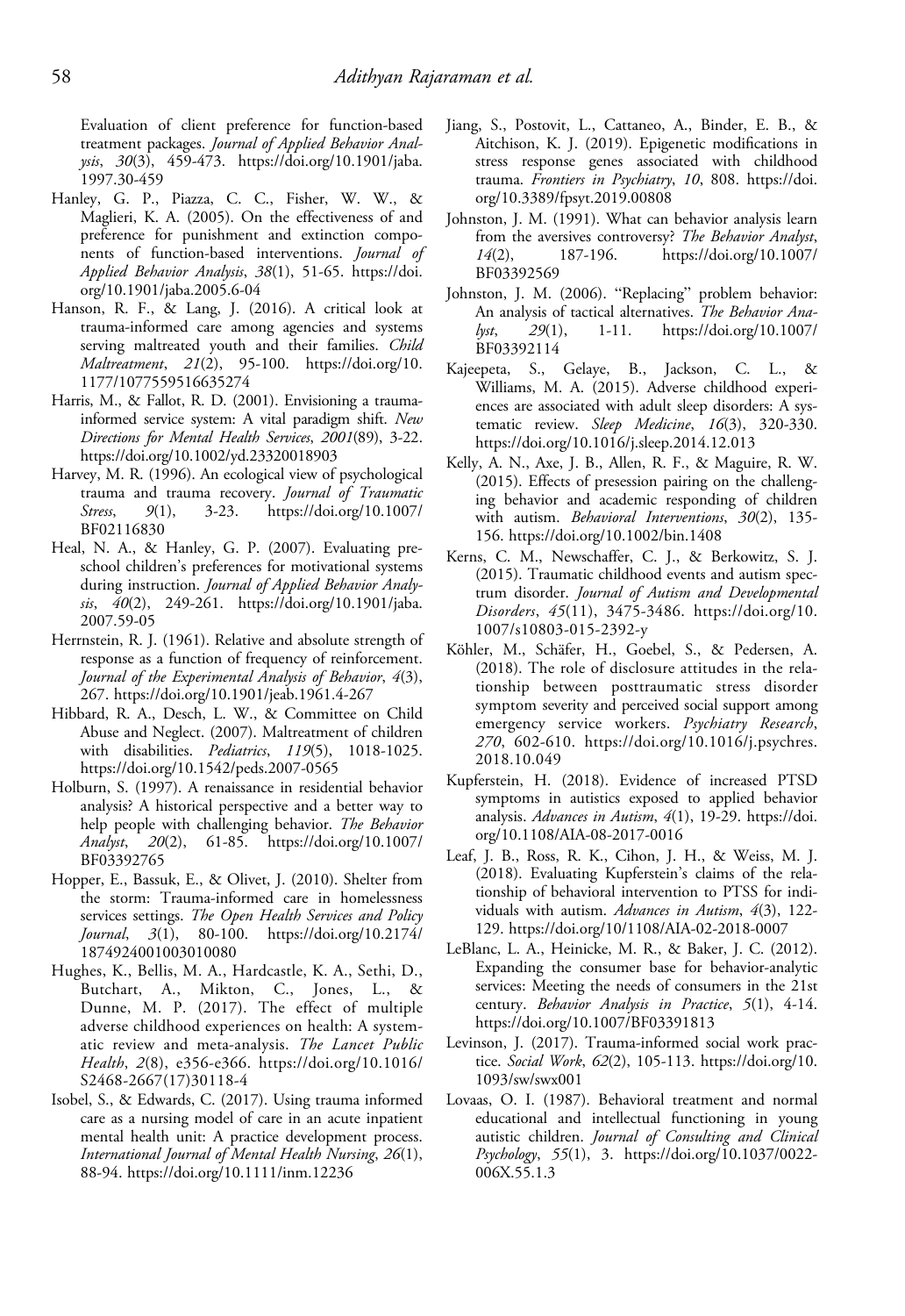- Lugo, A. M., McArdle, P. E., King, M. L., Lamphere, J. C., Peck, J. A., & Beck, H. J. (2019). Effects of presession pairing on preference for therapeutic conditions and challenging behavior. Behavior Analysis in Practice, 12(1), 188-193. [https://doi.org/](https://doi.org/10.1007/s40617-018-0268-2) [10.1007/s40617-018-0268-2](https://doi.org/10.1007/s40617-018-0268-2)
- Maynard, B. R., Farina, A., Dell, N. A., & Kelly, M. S. (2019). Effects of trauma-informed approaches in schools: A systematic review. Campbell Systematic Reviews, 15(1-2), 1-18. [https://doi.org/10.1002/cl2.](https://doi.org/10.1002/cl2.1018) [1018](https://doi.org/10.1002/cl2.1018)
- Mazzone, A., Nocentini, A., & Menesini, E. (2018). Bullying and peer violence among children and adolescents in residential care settings: A review of the literature. Aggression and Violent Behavior, 38, 101- 112.<https://doi.org/10.1016/j.avb.2017.12.004>
- McDonnell, A., McCreadie, M., Mills, R., Deveau, R., Anker, R., & Hayden, J. (2015). The role of physiological arousal in the management of challenging behaviours in individuals with autistic spectrum disorders. Research in Developmental Disabilities, 36, 311-322.<https://doi.org/10.1016/j.ridd.2014.09.012>
- McDonnell, C. G., Boan, A. D., Bradley, C. C., Seay, K. D., Charles, J. M., & Carpenter, L. A. (2019). Child maltreatment in autism spectrum disorder and intellectual disability: Results from a population-based sample. Journal of Child Psychology and Psychiatry, 60(5), 576-584. [https://doi.org/10.](https://doi.org/10.1111/jcpp.12993) [1111/jcpp.12993](https://doi.org/10.1111/jcpp.12993)
- McGill, O., & Robinson, A. (2020). Recalling hidden harms: Autistic experiences of childhood applied behavioral analysis (ABA). Advances in Autism. Advance online publication. [https://doi.org/10.1108/](https://doi.org/10.1108/AIA-04-2020-0025) [AIA-04-2020-0025](https://doi.org/10.1108/AIA-04-2020-0025)
- Michael, J. (1993). Establishing operations. The Behavior Analyst, 16(2), 191-206. [https://doi.org/10.1007/](https://doi.org/10.1007/BF03392623) [BF03392623](https://doi.org/10.1007/BF03392623)
- Miller, K. L., Cruz, A. R., & Ala'i-Rosales, S. (2019). Inherent tensions and possibilities: Behavior analysis and cultural responsiveness. Behavior and Social Issues, 28(1), 16-36. [https://doi.org/10.1007/s42822-019-](https://doi.org/10.1007/s42822-019-00010-1) [00010-1](https://doi.org/10.1007/s42822-019-00010-1)
- Miltenberger, R. G., Sanchez, S., & Valbuena, D. A. (2015). Teaching safety skills to children. In H. S. Roane, J. E. Ringdahl, & T. S. Falcomata (Eds.), Clinical and organizational applications of applied behavior analysis (pp. 477-499). Academic Press. [https://doi.org/10.1016/B978-0-12-420249-8.](https://doi.org/10.1016/B978-0-12-420249-8.00019-8) [00019-8](https://doi.org/10.1016/B978-0-12-420249-8.00019-8)
- Moore, J. (2015). From a behavioral point of view: A psychological primer. Sloan Publishing.
- Moore, S. C., & Hutchison, S. A. (2007). Developing leaders at every level: Accountability and empowerment actualized through shared governance. JONA: The Journal of Nursing Administration, 37(12), 564- 568. [https://doi.org/10.1097/01.NNA.0000302386.](https://doi.org/10.1097/01.NNA.0000302386.76119.22) [76119.22](https://doi.org/10.1097/01.NNA.0000302386.76119.22)
- Morrissey, J. P., Jackson, E. W., Ellis, A. R., Amaro, H., Brown, V. B., & Najavits, L. M. (2005). Twelvemonth outcomes of trauma-informed interventions for women with co-occurring disorders. Psychiatric Services, 56(10), 1213-1222. [https://doi.org/10.1176/](https://doi.org/10.1176/appi.ps.56.10.1213) [appi.ps.56.10.1213](https://doi.org/10.1176/appi.ps.56.10.1213)
- Moses, D. J., Reed, B. G., Mazelis, R., & D'Ambrosio, B. (2003, April). Creating trauma services for women with co-occurring disorders. Substance Abuse and Mental Health Services Administration. [https://www.researchgate.net/pro](https://www.samhsa.gov/sites/default/files/wcdvs-lessons.pdf)file/Ruta-Mazelis/ [publication/252171592\\_Creating\\_Trauma\\_Services\\_](https://www.samhsa.gov/sites/default/files/wcdvs-lessons.pdf) [for\\_Women\\_with\\_Co-Occurring\\_Disorders/links/](https://www.samhsa.gov/sites/default/files/wcdvs-lessons.pdf) [56d03bb008ae85c82347e639/Creating-Trauma-Services](https://www.samhsa.gov/sites/default/files/wcdvs-lessons.pdf)[for-Women-with-Co-Occurring-Disorders.pdf](https://www.samhsa.gov/sites/default/files/wcdvs-lessons.pdf)
- National Center for PTSD (n.d.). How common is PTSD in adults?. U.S. Department of Veteran Affairs. Retrieved June 4, 2020 from [https://www.ptsd.va.](https://www.ptsd.va.gov/understand/common/common_adults.asp) [gov/understand/common/common\\_adults.asp](https://www.ptsd.va.gov/understand/common/common_adults.asp)
- O'Connor, R. T., Lerman, D. C., Fritz, J. N., & Hodde, H. B. (2010). Effects of number and location of bins on plastic recycling at a university. Journal of Applied Behavior Analysis, 43(4), 711-715. [https://](https://doi.org/10.1901/jaba.2010.43-711) [doi.org/10.1901/jaba.2010.43-711](https://doi.org/10.1901/jaba.2010.43-711)
- Oh, D. L., Jerman, P., Marques, S. S., Koita, K., Boparai, S. K. P., Harris, N. B., & Bucci, M. (2018). Systematic review of pediatric health outcomes associated with childhood adversity. BMC Pediatrics, 18(1), 1-19. [https://doi.org/10.1186/](https://doi.org/10.1186/s12887-018-1037-7) [s12887-018-1037-7](https://doi.org/10.1186/s12887-018-1037-7)
- Peck, S. M., Wacker, D. P., Berg, W. K., Cooper, L. J., Brown, K. A., Richman, D., McComas, J. J., Frischmeyer, P., & Millard, T. (1996). Choicemaking treatment of young children's severe behavior problems. Journal of Applied Behavior Analysis, 29(3), 263-290.<https://doi.org/10.1901/jaba.1996.29-263>
- Peck-Peterson, S. M., Caniglia, C., Jo Royster, A., Macfarlane, E., Plowman, K., Jo Baird, S., & Wu, N. (2005). Blending functional communication training and choice making to improve task engagement and decrease problem behaviour. Educational Psychology, 25(2-3), 257-274. [https://doi.org/10.](https://doi.org/10.1080/0144341042000301193) [1080/0144341042000301193](https://doi.org/10.1080/0144341042000301193)
- Petursson, P. I., & Eldevik, S. (2019). Functional analysis and communication training to reduce problem behavior and time in restraint: A case study. Behavior Analysis: Research and Practice, 19(1), 114. [https://](https://doi.org/10.1037/bar0000139) [doi.org/10.1037/bar0000139](https://doi.org/10.1037/bar0000139)
- Potter, J. N., Hanley, G. P., Augustine, M., Clay, C. J., & Phelps, M. C. (2013). Treating stereotypy in adolescents diagnosed with autism by refining the tactic of "using stereotypy as reinforcement." Journal of Applied Behavior Analysis, 46(2), 407-423. [https://](https://doi.org/10.1002/jaba.52) [doi.org/10.1002/jaba.52](https://doi.org/10.1002/jaba.52)
- Powell, S., & Nelson, B. (1997). Effects of choosing academic assignments on a student with attention deficit hyperactivity disorder. Journal of Applied Behavior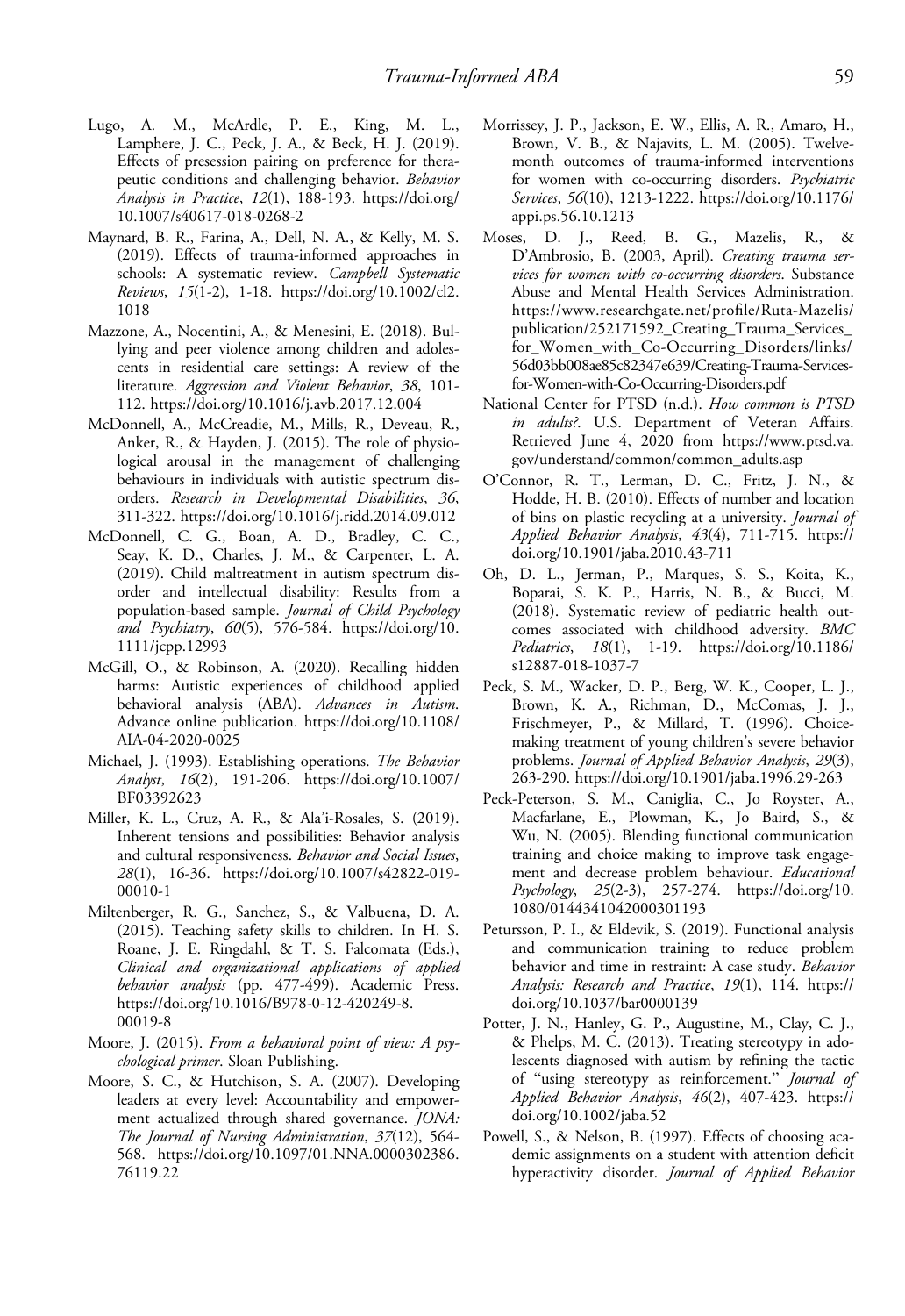Analysis, 30(1), 181-183. [https://doi.org/10.1901/](https://doi.org/10.1901/jaba.1997.30-181) [jaba.1997.30-181](https://doi.org/10.1901/jaba.1997.30-181)

- Prather, W. (2007). Trauma and psychotherapy: Implications from a behavior analysis perspective. International Journal of Behavioral Consultation and Therapy, 3(4), 555-570.<https://doi.org/10.1037/h0100823>
- Prather, W., & Golden, J. (2009). A behavioral perspective of childhood trauma and attachment issues: Toward alternative treatment approaches for children with a history of abuse. The International Journal of Behavioral Consultation and Therapy, 5(1), 56-74. <https://doi.org/10.1037/h0100872>
- Presseau, C., Litz, B. T., Kline, N. K., Elsayed, N. M., Maurer, D., Kelly, K., Dondanville, K. A., Mintz, J., Young-McCaughan, S., Peterson, A. L., & Williamson, D. E. (2019). An epidemiological evaluation of trauma types in a cohort of deployed service members. Psychological Trauma: Theory, Research, Practice, and Policy, 11(8), 877-885. [https://doi.org/](https://doi.org/10.1037/tra0000465) [10.1037/tra0000465](https://doi.org/10.1037/tra0000465)
- Professional Crisis Management Association (n.d.). <https://crisisintervention.com/>
- Rajaraman A., & Hanley G. P. (2020) Interviewinformed synthesized contingency analysis (IISCA). In F. R. Volkmar (Ed.) Encyclopedia of Autism Spectrum Disorders. Springer. [https://doi.org/10.1007/](https://doi.org/10.1007/978-1-4614-6435-8_102243-2) [978-1-4614-6435-8\\_102243-2](https://doi.org/10.1007/978-1-4614-6435-8_102243-2)
- Rajaraman, A., Hanley, G. P., Gover, H. C., Staubitz, J. L., Staubitz, J. E., Simcoe, K., & Metras, R. L. (2021). Minimizing escalation by treating dangerous problem behavior within an enhanced choice model. Behavior Analysis in Practice. Advance online publication. [https://doi.org/10.1007/](https://doi.org/10.1007/s40617-020-00548-2) [s40617-020-00548-2](https://doi.org/10.1007/s40617-020-00548-2)
- Reed, D. D., Reed, F. D. D., & Luiselli, J. K. (Eds.). (2013). Handbook of crisis intervention and developmental disabilities. Springer Science & Business Media.
- Romaniuk, C., Miltenberger, R., Conyers, C., Jenner, N., Jurgens, M., & Ringenberg, C. (2002). The influence of activity choice on problem behaviors maintained by escape versus attention. Journal of Applied Behavior Analysis, 35(4), 349-362. [https://doi.org/10.1901/](https://doi.org/10.1901/jaba.2002.35-349) [jaba.2002.35-349](https://doi.org/10.1901/jaba.2002.35-349)
- Santiago, J. L., Hanley, G. P., Moore, K., & Jin, C. S. (2016). The generality of interview-informed functional analyses: Systematic replications in school and home. Journal of Autism and Developmental Disorders, 46(3), 797-811. [https://doi.org/10.1007/s10803-](https://doi.org/10.1007/s10803-015-2617-0) [015-2617-0](https://doi.org/10.1007/s10803-015-2617-0)
- Shillingsburg, M. A., Bowen, C. N., & Shapiro, S. K. (2014). Increasing social approach and decreasing social avoidance in children with autism spectrum disorder during discrete trial training. Research in Autism Spectrum Disorders, 8(11), 1443-1453. <https://doi.org/10.1016/j.rasd.2014.07.013>
- Sidman, M. (2001). Safe periods both explain and need explaining. Journal of the Experimental Analysis of

Behavior, 75(3), 335-338. [https://doi.org/10.1901/](https://doi.org/10.1901/jeab.2001.75-335) [jeab.2001.75-335](https://doi.org/10.1901/jeab.2001.75-335)

- Silverman, K., Svikis, D., Wong, C. J., Hampton, J., Stitzer, M. L., & Bigelow, G. E. (2002). A reinforcement-based therapeutic workplace for the treatment of drug abuse: Three-year abstinence outcomes. Experimental and Clinical Psychopharmacology, 10(3), 228. [https://doi.org/10.1037/1064-1297.10.](https://doi.org/10.1037/1064-1297.10.3.228) [3.228](https://doi.org/10.1037/1064-1297.10.3.228)
- Skinner, B. F. (1938). The behavior of organisms. Appleton-Century-Crofts.
- Skinner, B. F. (1948). Walden two. Hackett Publishing.
- Skinner, B. F. (1972). Cumulative record. Appleton-Century-Crofts.
- Slaton, J. D., & Hanley, G. P. (2016). Effects of multiple versus chained schedules on stereotypy and item engagement. Journal of Applied Behavior Analysis, 49(4), 927-946.<https://doi.org/10.1002/jaba.345>
- Spidel, A., Lecomte, T., Kealy, D., & Daigneault, I. (2018). Acceptance and commitment therapy for psychosis and trauma: Improvement in psychiatric symptoms, emotion regulation, and treatment compliance following a brief group intervention. Psychology and Psychotherapy: Theory, Research and Practice, 91(2), 248-261.<https://doi.org/10.1111/papt.12159>
- Storey, C., McDowell, C., & Leslie, J. C. (2017). Evaluating the efficacy of the Headsprout© reading program with children who have spent time in care. Behavioral Interventions, 32(3), 285-293. [https://doi.](https://doi.org/10.1002/bin.1476) [org/10.1002/bin.1476](https://doi.org/10.1002/bin.1476)
- Substance Abuse and Mental Health Services Administration (2014). Trauma-Informed Care in Behavioral Health Services. Treatment Improvement Protocol (TIP) Series 57. HHS Publication No. (SMA) 13-4801. Substance Abuse and Mental Health Services Administration.
- Sugai, G., & Horner, R. H. (2020). Sustaining and scaling positive behavioral interventions and supports: Implementation drivers, outcomes, and considerations. Exceptional Children, 86(2), 120-136. [https://](https://doi.org/10.1177/0014402919855331) [doi.org/10.1177/0014402919855331](https://doi.org/10.1177/0014402919855331)
- Teicher, M. H., Samson, J. A., Anderson, C. M., & Ohashi, K. (2016). The effects of childhood maltreatment on brain structure, function and connectivity. Nature Reviews Neuroscience, 17(10), 652-666. <https://doi.org/10.1038/nrn.2016.111>
- Tertinger, D. A., Greene, B. F., & Lutzker, J. R. (1984). Home safety: Development and validation of one component of an ecobehavioral treatment program for abused and neglected children. Journal of Applied Behavior Analysis, 17(2), 159-174. [https://doi.org/10.](https://doi.org/10.1901/jaba.1984.17-159) [1901/jaba.1984.17-159](https://doi.org/10.1901/jaba.1984.17-159)
- Thompson, R. H., Fisher, W. W., & Contrucci, S. A. (1998). Evaluating the reinforcing effects of choice in comparison to reinforcement rate. Research in Developmental Disabilities, 19(2), 181-187. [https://doi.org/](https://doi.org/10.1016/S0891-4222) [10.1016/S0891-4222](https://doi.org/10.1016/S0891-4222)(97)00050-4